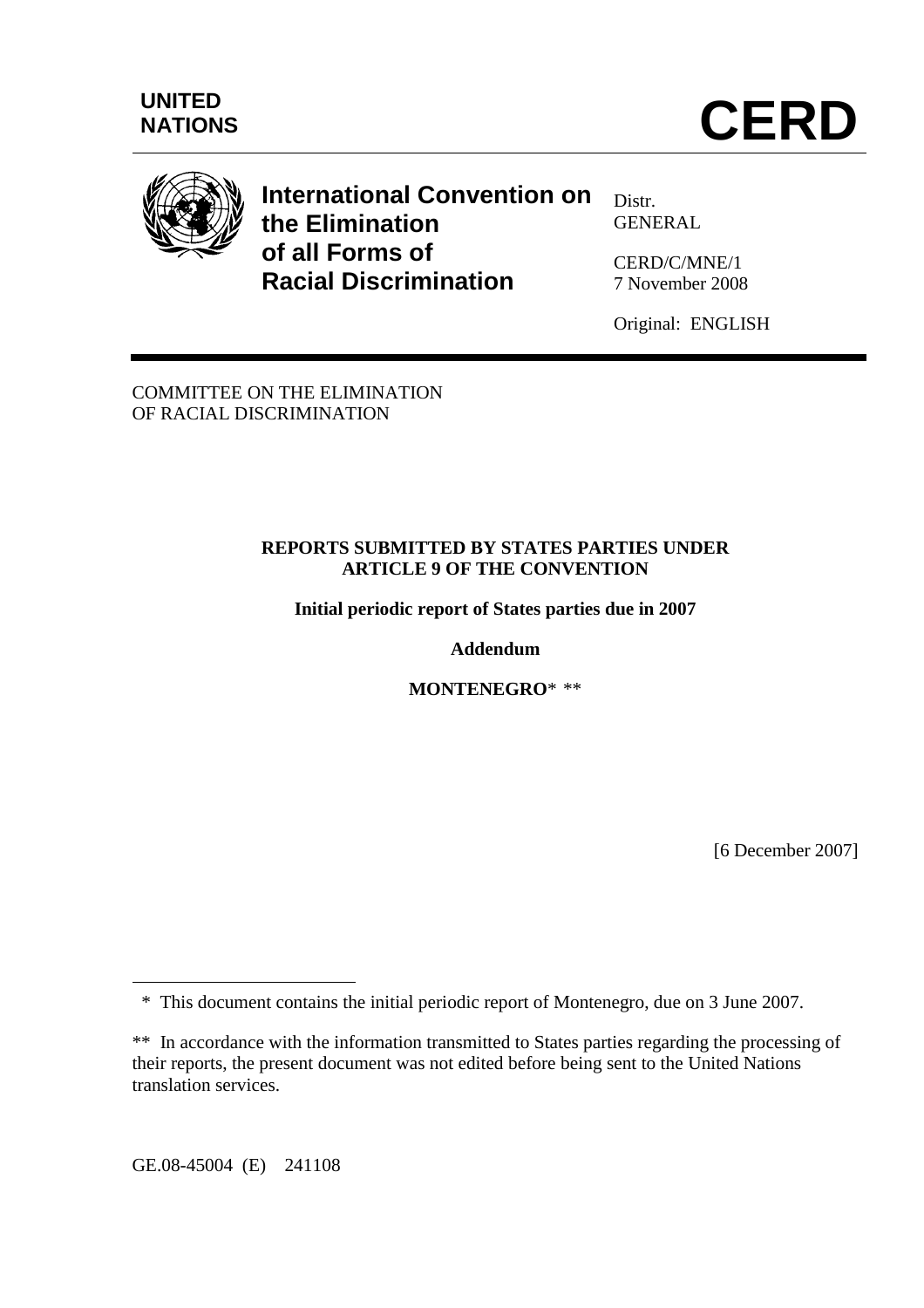## **CONTENTS**

|                                                   | Paragraphs  | Page |
|---------------------------------------------------|-------------|------|
| IMPLEMENTATION OF THE CONVENTION: ARTICLES 2 TO 7 | 1 - 114     | 3    |
|                                                   | $1 - 35$    | 3    |
|                                                   | 36          | 10   |
|                                                   | $37 - 42$   | 10   |
|                                                   | $43 - 109$  | 11   |
|                                                   | $110 - 112$ | 27   |
| Article 7                                         | $113 - 114$ | 28   |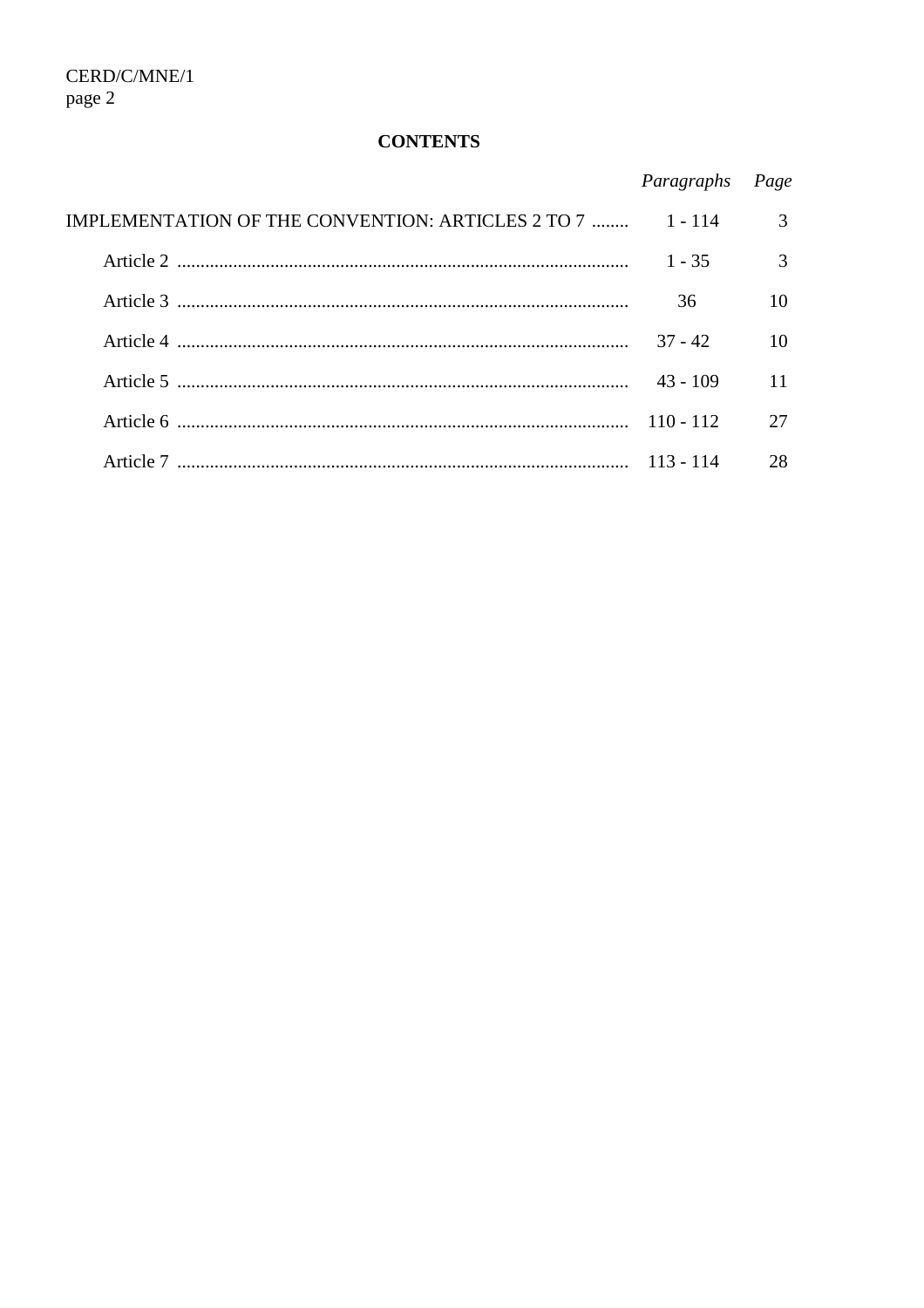#### **IMPLEMENTATION OF THE CONVENTION: ARTICLES 2 TO 7**

#### **Article 2**

#### **Legal and administrative measures**

1. According to article 9 of the International Convention on the Elimination of All Forms of Racial Discrimination, the Republic of Montenegro prepared an initial report on Convention implementation. The report includes the period since the year 2002, concerning the fact that the State Union of Serbia and Montenegro submitted its first State report. The report covers legal, judicial and political circumstances in the observed period.

2. At the time of writing this report, the process of adopting the new Constitution of Montenegro was in a parliamentary procedure. Concerning the terms for submitting this report, the regulations of the Constitution of the Republic of Montenegro from 1992 are used.

3. Pursuant to the Constitution of Montenegro and its legislation, articles 15, 16, 17 and 18 of the "Freedoms and Rights" section of the Constitution read that "all citizens are free and equal regardless of their of any particularities and/or other personal attributes" (art. 15); "everyone is entitled to an equal protection of his freedoms and rights in the procedure prescribed by law" (art. 17); and "everyone shall have the right to legal assistance" (art. 18). Article 16 of the Constitution provides that these rights and freedoms are inviolable. Also, according to the Constitution of the Republic of Montenegro, a special section, "Special rights of the members of national and ethnic groups", regulates the position, rights and freedoms of national and ethnic groups. Under article 67 of the Constitution, the members of national and ethnic groups are guaranteed "protection of the national, ethnic, cultural, language and religious identity" according to the international norms for protection of human and civil rights. Persons belonging to national and ethnic groups have the right to use their languages and scripts, the right to education and the right to receive information on their languages" (art. 68) and "usage of their language in procedure before the State bodies" (art. 72). It also provided the right to "found educational, cultural and religious societies, with material support of the State" (art. 69). The Constitution also provides for them "to be proportionally represented in public services, State bodies and local self-administrations" (art. 73). In order to preserve and protect the national, ethnic, cultural, language and religious identity of minorities and to realize their rights established with the Constitution - in Montenegro is formed the Republic Council for Protection of Rights of National and Ethnic Groups. This body is chaired by the President of the Republic". (art. 76).

4. The last census of population, households and housing was taken in the period from 1 to 15 November 2003. As opposed to the previous censuses according to which the permanent population included Montenegrin citizens temporarily working abroad with their family members (regardless of the stay period), the 2003 Census included as permanent citizens only those Montenegrin citizens who stayed less than a year abroad, pursuant to the international recommendations and the Law on the Census. Data on the national structure of the population have been collected according to the free self-declaration of the citizens. It should be kept in mind that the Census was conducted in the period of grown political tensions, while the results reflected the corresponding political situation, i.e. political self-declaration. This was clearly expressed in the comparative analyses results of the 1991 and 2003 Census.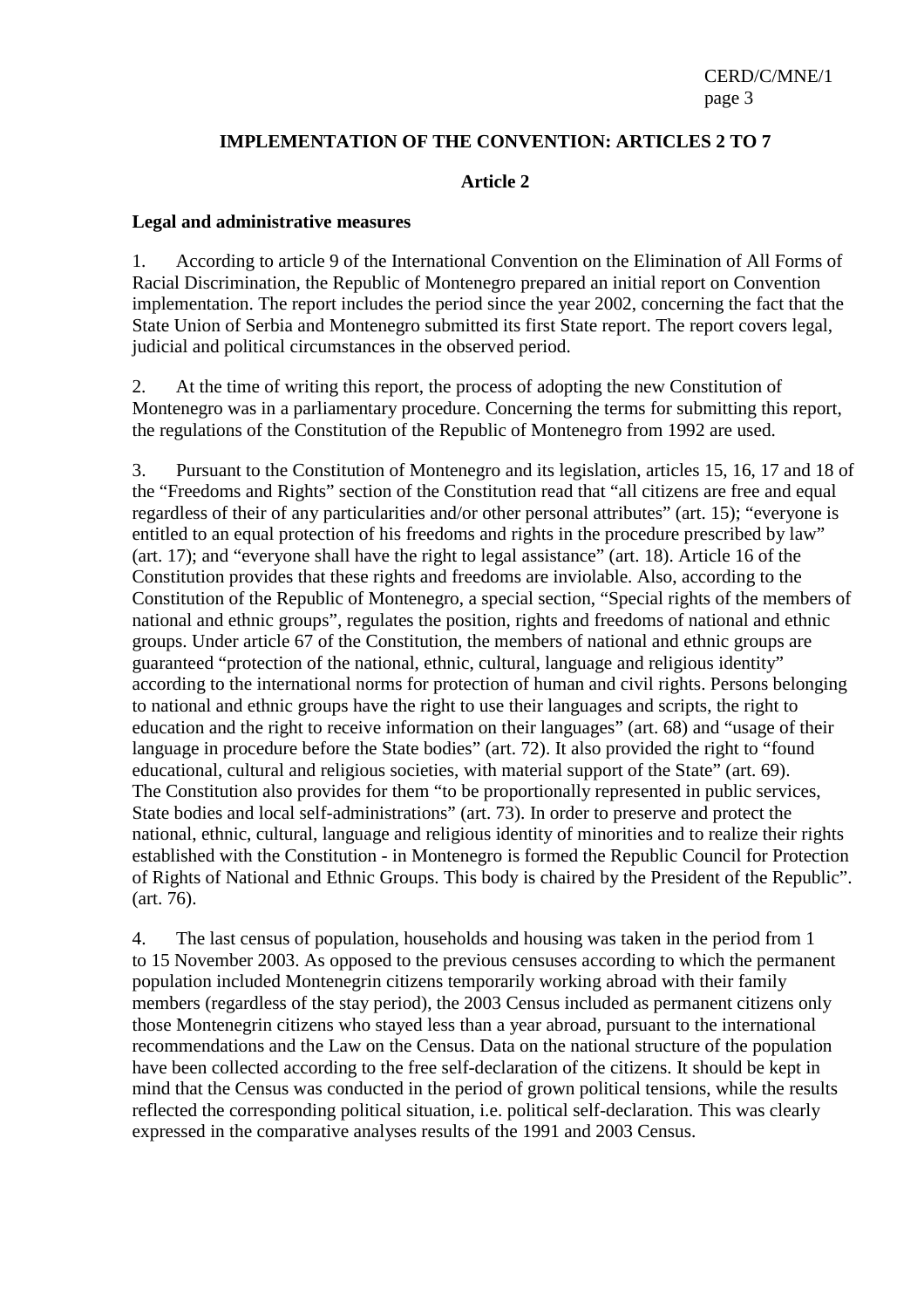## **Table 1**

| National origins   | Number of    | Percentage   | Number of    | Percentage   |
|--------------------|--------------|--------------|--------------|--------------|
|                    | members 1991 | share 1991   | members 2003 | share 2003   |
| Montenegrin        | 380 467      | 61.86        | 267 669      | 43.16        |
| Serbian            | 57 453       | 9.34         | 198 414      | 31.99        |
| Yugoslav           | 26 159       | 4.24         | 1860         | 0.30         |
| Albanian           | 40 415       | 6.57         | 31 163       | 5.03         |
| <b>Bosniaks</b>    |              |              | 48 184       | 7.77         |
| Egyptian           |              |              | 225          | 0.04         |
| Italian            | 58           | 0.01         | 127          | 0.02         |
| Macedonian         | 1 0 7 2      | 0.17         | 819          | 0.13         |
| Hungarian          | 205          | 0.04         | 362          | 0.06         |
| Muslim             | 89 614       | 28.4         | 24 625       | 3.97         |
| German             | 124          | 0.02         | 118          | 0.02         |
| Romani             | 3 2 8 2      | 0.53         | 2 601        | 0.42         |
| Russian            | 118          | 0.02         | 240          | 0.04         |
| Slovenian          | 369          | 0.06         | 415          | 0.07         |
| Croatian           | 6 2 4 4      | 1.02         | 6811         | 1.10         |
| Other              | 1 0 0 1      | 0.16         | 2 1 8 0      | 0.35         |
| Not declared       | 943          | 0.15         | 26 906       | 434          |
| Regional belonging | 998          | 0.16         | 1 258        | 0.20         |
| Unknown            | 6076         | 0.99         | 6 1 6 8      | 0.99         |
| Total              | 315 035      | 100 per cent | 620 145      | 100 per cent |

# **Population structure according to national origins (comparative results 1991-2003)**

# **Table 2**

# **Population structure by religion**

| Religion           | Number of members | Percentage share |
|--------------------|-------------------|------------------|
| Islamic            | 110 034           | 17.74            |
| Judaic             | 12                | 0.002            |
| Catholic           | 21 972            | 3.54             |
| Orthodox           | 460 383           | 74.28            |
| Protestant         | 383               | 0.06             |
| Pro-oriental cults | 58                | 0.009            |
| Other confessions  | 2424              | 0.39             |
| Not declared       | 13 867            | 2.24             |
| Atheist            | 6 0 0 3           | 0.97             |
| Unknown            | 5 0 0 9           | 0.81             |
| Total              | 620 145           | 100 per cent     |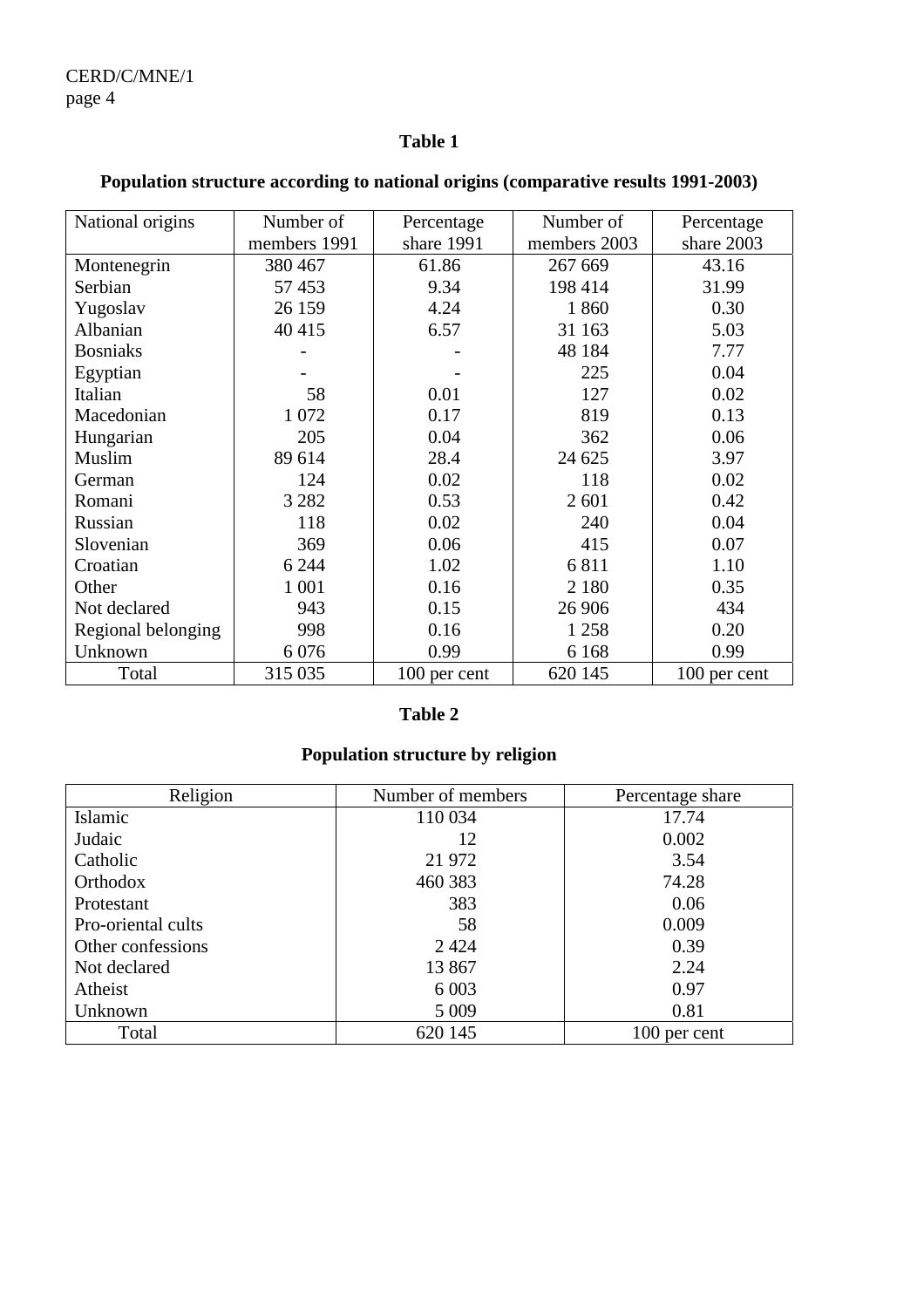5. A special law on prohibition of discrimination does not exist in the legal system of the Republic of Montenegro. In the legal system of Montenegro, discrimination is made illegal under the criminal laws. The Criminal Code of the Republic of Montenegro was adopted in November 2003.

6. The Criminal Code contains several provisions under which is incriminated every instance of dissemination of ideas based on racial superiority or hatred, as well as of inciting racial discrimination and acts of violence motivated by racism (see the detailed review of the respective articles of the CC in the following text).

7. Beside these rights and freedoms established under the Constitution of Montenegro, language specificity and diversity of the persons belonging to national and ethnic groups (Albanian) is realized through the educational system (teaching in the Albanian language), receiving information (radio, TV broadcasts, written media), two-language signs in the municipalities where national minorities constitute the majority of the population, etc.

8. Bearing in mind that the Constitution does not strictly define the status of national and ethnic groups as a collectivity, the Ministry for human and minority rights protection initiated the creation of the law on minorities' rights and freedoms, that was adopted in 2006. In addition, every indirect and direct kind of discrimination is prohibited by this Law in any form which includes also discrimination on the basis of race, colour, gender, national belonging, social origin, birth or any status related to it, religion, political or any other persuasion, financial standing, culture, language, age or psychological and physical disability.

9. Pursuant to the Law on electing councillors and members of parliament positive discrimination was enacted for the majority of Albanian citizens. This created special polling units, reduced the elective census and prescribed that Albanian parties shall have five places in the Parliament of the Republic of Montenegro.

10. The Labour Law provides that employees are equal in their labour-related rights regardless their national belonging, race, gender, language, religion, political or other persuasion, financial standing and other personal characteristics.

11. The Law on child and social care prescribed that, in realizing the rights of social and childcare, all citizens are equal, regardless their national belonging, race, gender, language, religion, political or any other persuasion, education, social origin, financial standing and other personal characteristic.

12. The Law on Health Care provides that, in their right to obtain health protection, citizens are equal regardless their national belonging, race, gender, age, language, religion, education, social origin, financial standing, and other personal characteristics.

13. The Law on Gender Equality is one of the laws in the group of anti-discrimination laws, which provides the way of realizing the Constitutionally guaranteed right to equal rights and obligations of all citizens, regardless any personal characteristics or gender. The Law was adopted in the Parliament of the Republic of Montenegro on 24 July 2007 and issued in the *Official Gazette* of the Republic of Montenegro, No. 46/07.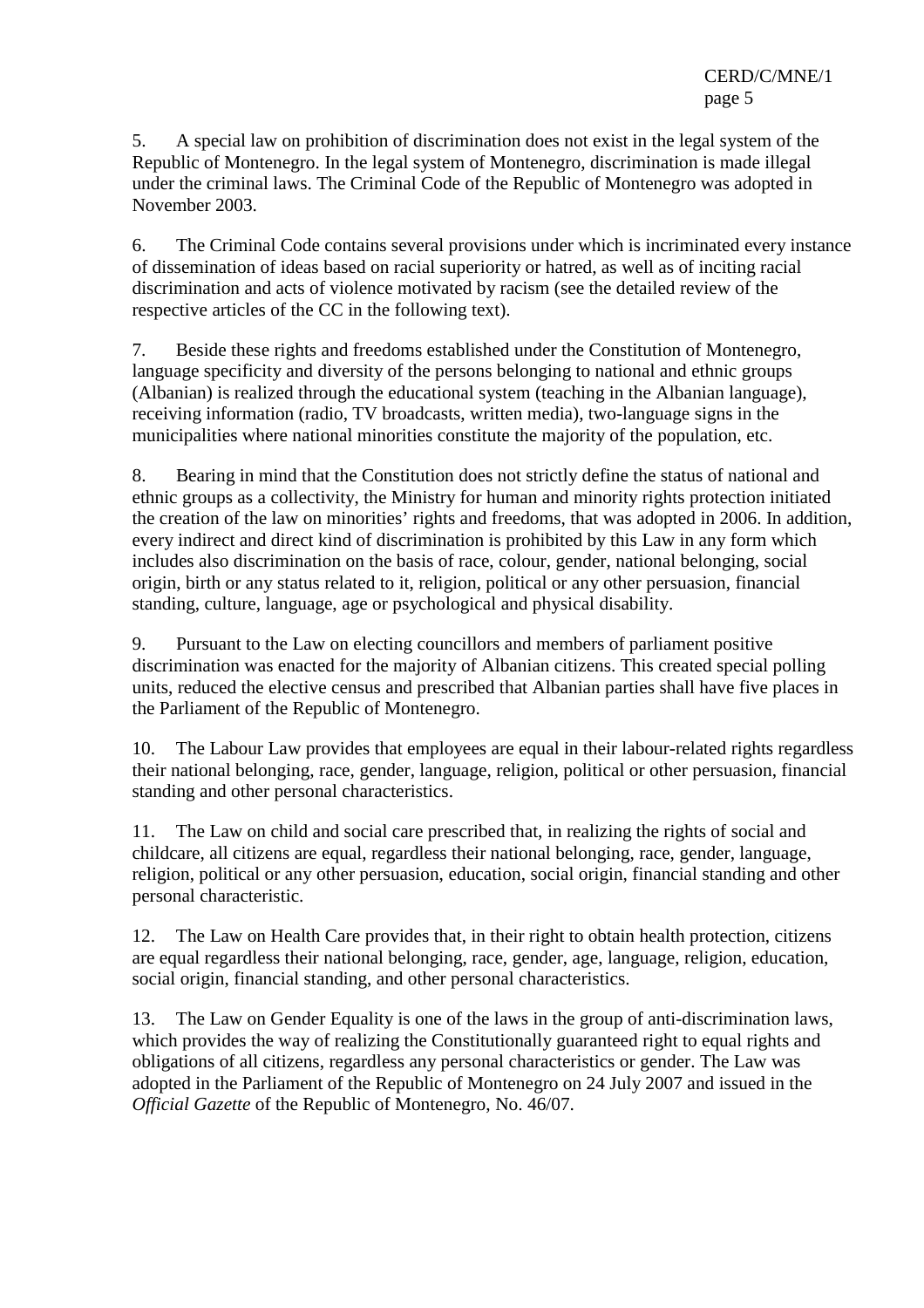14. The Law on Broadcasting, adopted in 2002 (*Official Gazette* of the Republic of Montenegro, No. 51/02), established the measures related to the protection of the minorities' rights. The Broadcasting Agency, as an independent regulatory body, gives the public authorizations in accordance with this Law. The Agency is legally separated and independent from the State bodies and all legal and physical persons who perform production and broadcasting of the radio and television programmes or objects associated to them. The founder of the Agency is the Republic. The rights of the founder, on behalf of the Republic, are in accordance with the Law.

15. According to the article 37 of the above-mentioned Law, the Agency issues the authorization for broadcasting and emission of broadcasting signals on the basis of the public tender, in accordance with this Law. In accordance with the strategy of broadcasting development, the Agency is obliged to place public tender, on the basis of the plan of allotment of broadcasting frequencies and the possibility for the issuance of new authorization for transmission of broadcasting signals. Additionally, public tender inevitably contains also nondiscriminatory, objective and appreciable criteria of deciding (programme structure, percentage of the population in desired service zone for which is necessary to provide quality reception of the programme broadcast, presence of the programme contents in minorities languages, etc.).

16. The broadcasters are responsible for the content of the programme in accordance with this Law on Media. They are obliged to:

- Truthfully, completely, in a timely fashion and objectively inform the public on actual events of public interest happening within the country and abroad
- Contribute to the respect and promotion of the elementary human rights and freedoms, democratic values and institutions, pluralism of ideas; enhancement of the culture of public dialogue and respect language standards
- Respect the privacy and dignity of the citizens

17. Article 95 of the Law prescribes that, for the general interest in the sphere of information and broadcasting, the public broadcasting service shall produce programmes relevant for all segments of society, without discrimination, and regard shall be had for specific social groups such as children and youngsters, national and ethnic minorities, the handicapped, those socially and health jeopardized, etc.; it shall produce programmes that express the cultural identity of the nation, national and ethnic groups; produce programmes in the mother tongue of the national and ethnic groups in the locations where they live. According to the article 96, it is established that in programmes of the public broadcasting service, no religious propaganda is allowed.

18. The Law on Public Broadcasting Services, "Radio Montenegro" and "Television of Montenegro" (arts. 7 and 8), in accordance with the Law on Broadcasting, regulates the obligation of the Republic's public broadcasting services to produce various programme contents (informative, cultural, artistic, educational, scientific, entertaining, sports, programmes for children, etc.), to prevent undue media concentration, with an obligation to meet the public interest at the national and local level. Editorial independence and programme autonomy of State broadcaster Radio and Television of Montenegro (RTCG) is guaranteed by this Law, in terms of the time, manner and contents of its broadcasts.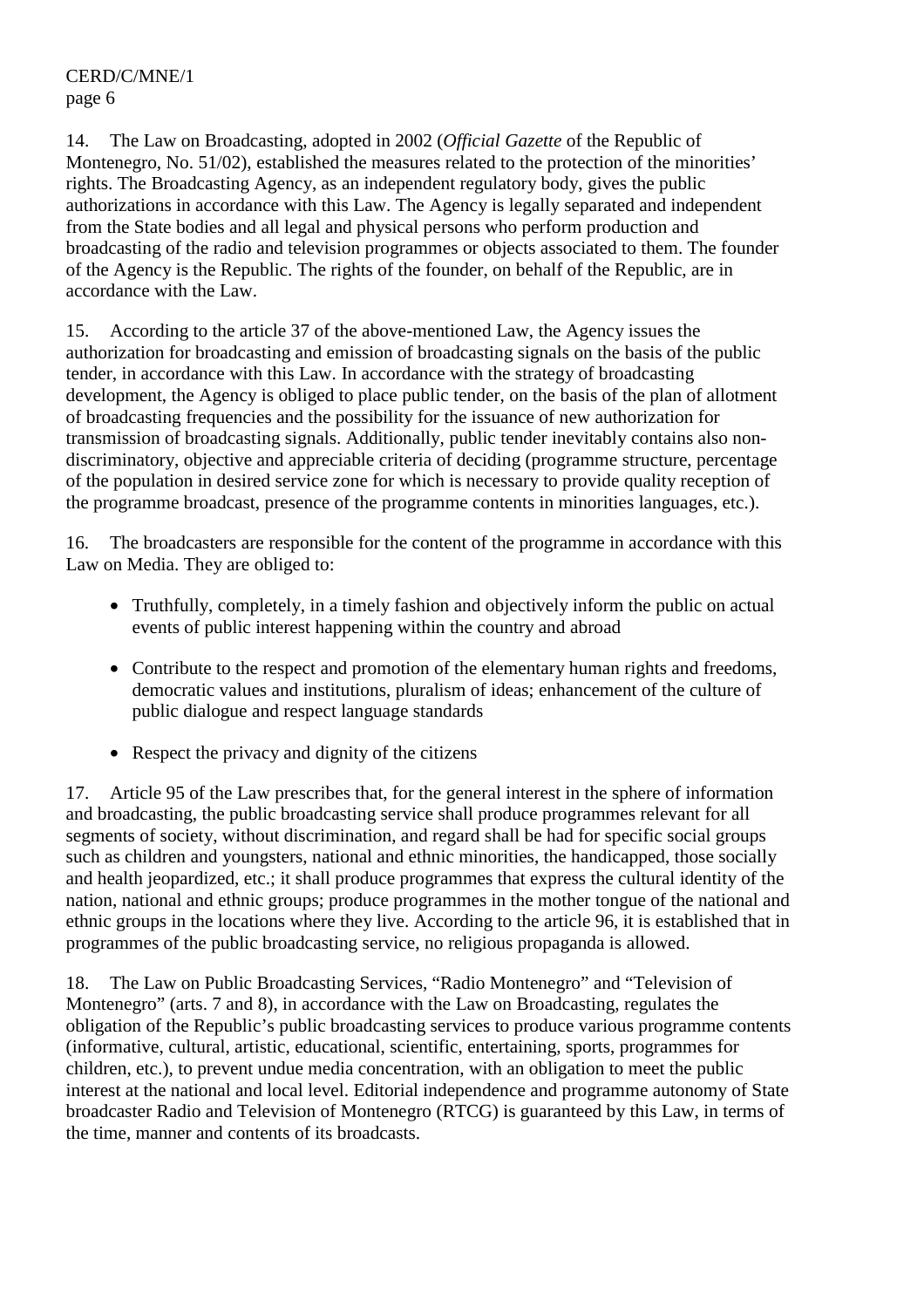19. Radio and Television of Montenegro, the two broadcasting services within RTCG, have an obligation to respect professional ethic codes and standards and programme guidelines adopted by the Council of RTCG, and similar to all other media in the country, they have an obligation to truthfully, completely, in a timely fashion and objectively inform the public on actual events of public interest happening within the country and abroad, and to contribute to the respect and promotion of elementary human rights and freedoms, democratic values and institutions, pluralism of ideas, enhancement of culture of public dialogue and respect of language standards, as well as the privacy and dignity of the citizens.

20. Local self-government units have a legal obligation to provide the funds for realizing the rights for receiving information in languages of the minorities in programs of the local broadcasting service (art. 100 of the Law).

21. According to the Law on Media of the Republic of Montenegro (adopted in 2002, and issued in the *Official Gazette* of the Republic of Montenegro, No. 51/02), with the article 23 is forbidden the publishing of information and opinions that instigate discrimination, hatred or violence against persons or a group of persons because of their belonging or not belonging to a certain race, nation, ethnic group, gender or sexual preference" (more about this Law in text of the article 5).

22. Provisions on non-discrimination are applied as well to foreigners who reside in the territory of the Republic of Montenegro. Thus, referring to health care, with the decision on conditions for realizing health care and other rights for foreigners who have permanent residence on the territory of the Republic, and who do not have health protection on any basis (*Official Gazette* of the Republic of Montenegro, No. 2/91), article 2 stipulates that foreigners who are educated or do their professional specialization in Montenegro, as well as members of their families who live with them, and foreigners who have residence but who do not have health protection on any basis and members of their families who have residence in the Republic, exercise the right to health protection and to other rights of health insurance in the same degree as members of the family of taxpayer-citizen of Montenegro.

23. On the international level, Montenegro became a State party to the Framework Convention for the Protection of National Minorities and the European Charter for Regional and Minority Languages in 2006.

#### **Bodies responsible for execution of the policy against discrimination**

24. As a product of step taken and the basic tendencies contained in the "Agreement on Minimum Principles for Democratic Infrastructure Development in Montenegro" of 1997, the next year, after extraordinary parliamentary elections and the creation of the new Government, the Ministry for Protection of the Rights of National and Ethnic Groups was established. A reorganization of the Government of Montenegro in 2006 changed the name of this Ministry to the Ministry for Human and Minority Rights Protection*.* This governmental department aims to protect and preserve rights of persons belonging to national and ethnic groups according to the Constitution and international documents that relate to the same issues, and in accordance with the democratic goals to which Montenegro strives.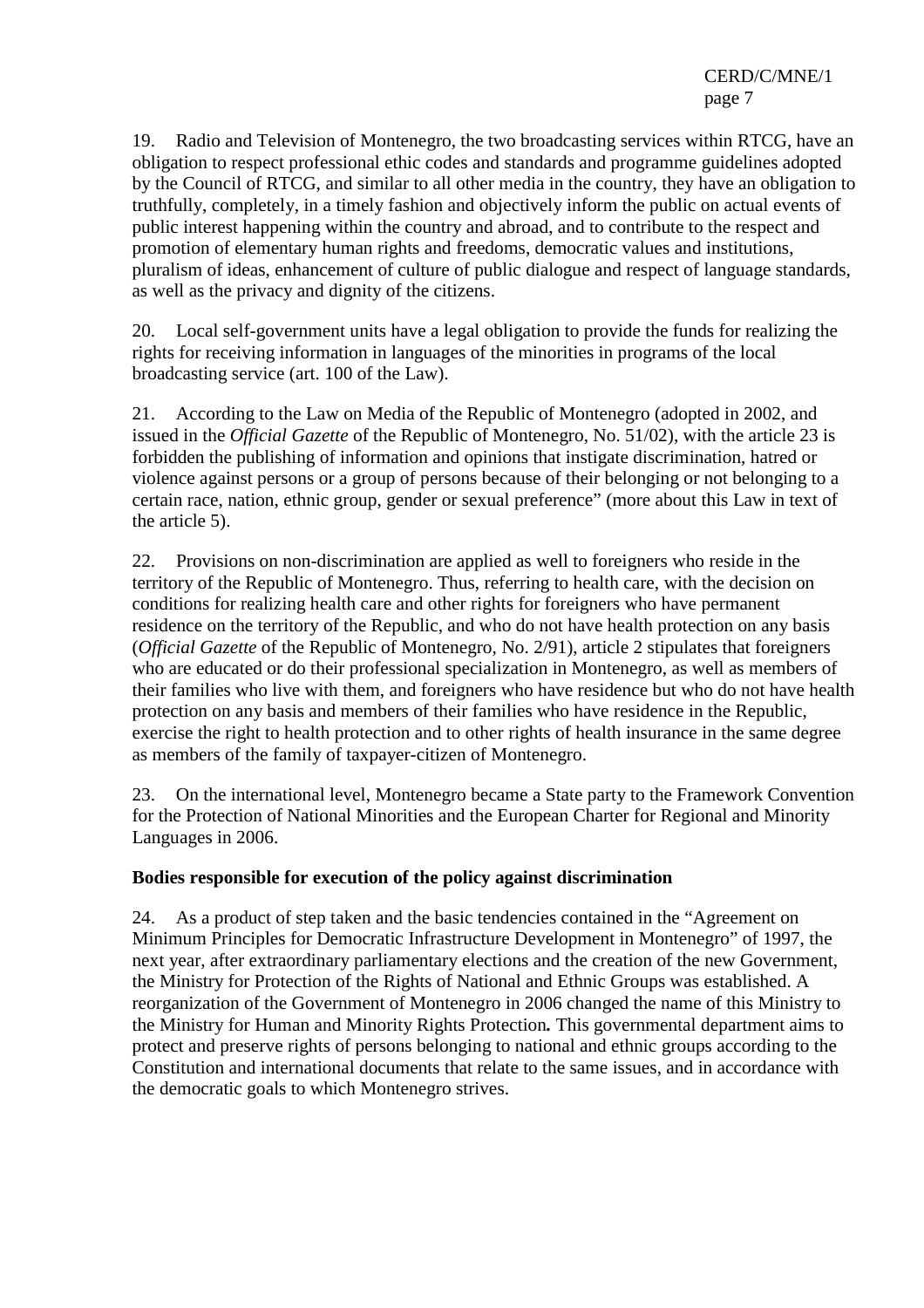25. Bearing in mind its programme orientation, this Ministry works on the realization of its basic strategic goals. The basis for that strategy is full integration of the minority population in social life along with further preservation and development of their national and cultural specificity, and improvement of their legal rights and freedoms. This is realized through permanent communication by the Ministry with representatives of all minorities, political entities, non-governmental organizations, various institutions and by cooperative relations with the relevant international organizations and institutions in charge of human and minority rights protection.

26. Besides the Ministry for Human and Minorities Rights Protection, in Montenegro there are established the Republic Council for Protection of Rights of National and Ethnic Groups (chaired by the President of the Republic) as well as the permanent body in the Parliament of the Republic of Montenegro, the Council for Human Rights and Freedoms.

27. Montenegro has a series of particularly active and respectable non-governmental organizations and associations that tackle the issue of minority rights protection and improvement of the status of minority communities within society.

28. The Protector of Human Rights and Freedoms in the Republic of Montenegro is an independent institution that:

- Protects human rights and freedoms guaranteed by the Constitution, Law, ratified international agreements on human rights and generally accepted international law regulations, in case of their violation by an act, action or inactivity of the State bodies, local self-administrative bodies and public services and other holders of public authorizations
- Deals with general issues of importance for the protection and improvement of human rights and freedoms and brings about cooperation with appropriate organizations that deal with human rights and freedoms
- Acts regarding legal proceeding and only in case of filibustering, obvious misuse of process power and indirect contempt
- Takes initiatives for change and amendment of certain regulations, especially for the sake of their conformity with internationally recognized standards in the sphere of human rights and freedoms
- Delivers its opinion on draft bills, other regulations and general acts if it is necessary for the protection and improvement of human rights and freedoms
- Undertakes proceedings before the Constitutional Court of the Republic of Montenegro for evaluation of the constitutionality and legitimacy of regulations and general acts that relate to the human rights and freedoms
- Delivers opinions on the protection and improvement of human rights and freedoms, and upon request the bodies that decide on those rights, regardless of the type or level of the pendent legal proceeding before that body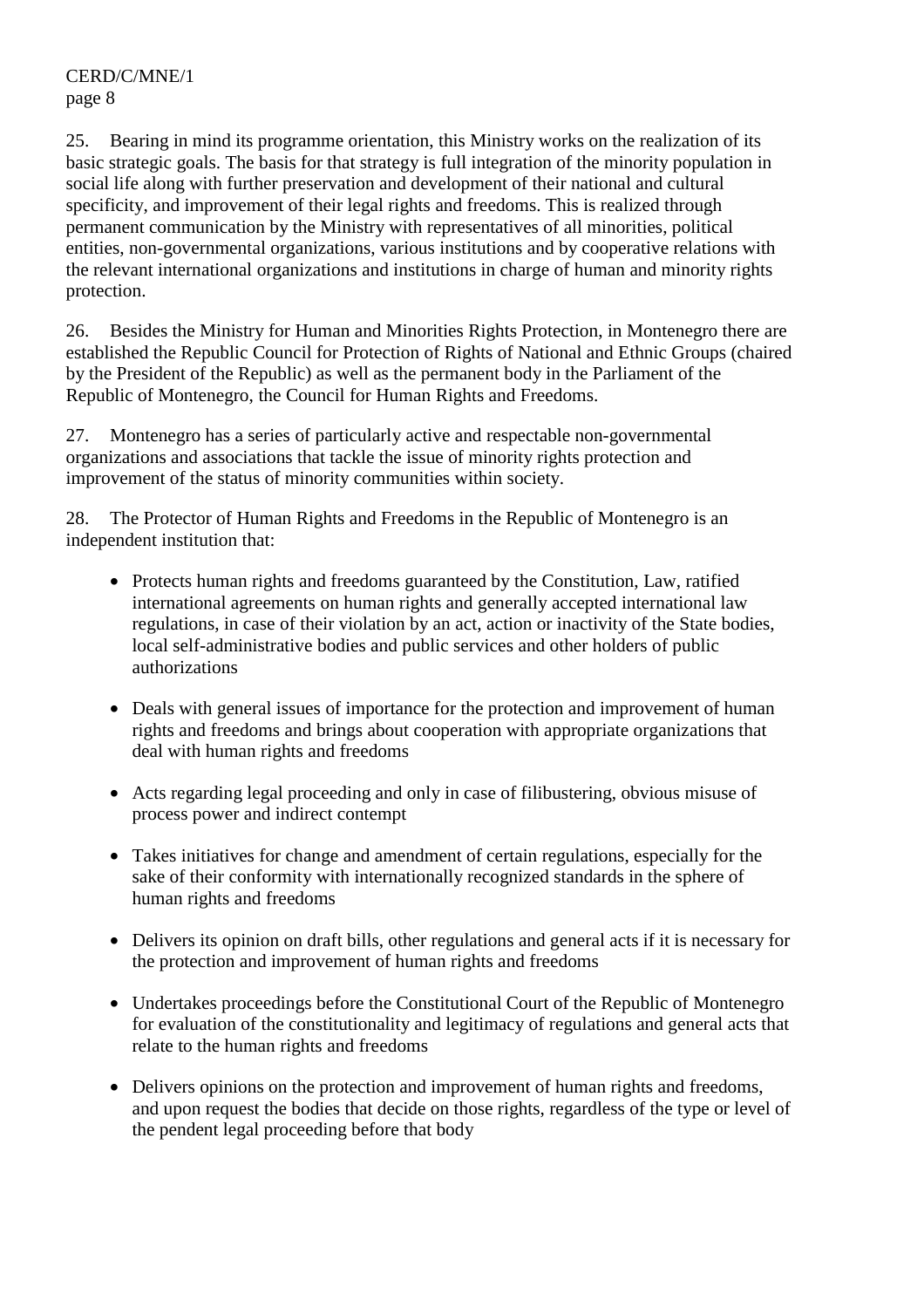29. Beside these powers, the Protector has a far broader mission, such as awareness-raising about the complete and consistent provision of the principles of the rule of law and, generally, creating legitimate security of the citizens and returning their trust in the institutions of the system and the legitimate and objective performance of the State bodies before citizens realize their rights, freedoms, obligations and legal interests. Concretely, it means that the performance and action of the Protector of human rights and freedoms should contribute to a fuller realization of the constitutionally established principles of constitutionality and legitimacy, as well as the principles of justice and equity.

30. The institution of the Protector has several crucial features and characteristics. It is special body elected by the parliament, a body that in no way interferes in the existing system of controlling the work of bodies and public services, but only in supplementing it. It is neither a substitute nor competition for any existing institution. It neither takes over any of their functions nor disturbs established balance of legitimate, executive and judiciary power. It does not have the power to change or abolish the acts of the bodies, nor to punish anyone for illegal or wrong performance, but only to criticize acts and actions, i.e. procedures of the bodies, to indicate their limitations and initiate punishment of the perpetrator. The competence and action of the Protector is that of securing the performance of the duties of officials and bodies of the public administration and judicial administration in a legal, conscientious, objective, fast and quality way. Its activities are expressed in form of references, indications, opinions delivered, suggestions, initiatives, etc. of an internal and public character, which do not have obligatory legal character and legal effect, i.e. they are directed to the illegal influence on the institutions of public administration for protection of rights and freedoms of everything that involves the concept "poor performance of the public administration duties".

31. It is a State body that citizens can easily address to ask for prompt and efficient intervention, without being heavily charged and exposed to numerous technicalities. The body also takes its own initiative. The proceedings before the Protector are confidential and anyone who submits a complaint or is in any way connected with the proceedings of the Protector, cannot be held responsible or be brought into an unfavourable position.

32. The body introduces its viewpoints, standpoints and opinions to the Parliament and The wider public and thus contributes to the transparency of the public administration and other public services and bodies before the Parliament, Government, the public and the citizens.

33. The principles on which the institution of ombudsman reposes in today's modern circumstances are: constitutionality and legitimacy, independence and sovereignty, publicity of its work, availability, justice and equity, responsibility and confidentiality.

34. For the first Protector of Human Rights and Freedoms in the Republic of Montenegro, on the proposal of the authorized body, by a majority of votes of the total number of representatives, the Parliament elected Sefko Crnovrsanin, previously a judge of the Constitutional Court of the Republic of Montenegro, on 21 October 2003.

35. In accordance with actual regulatory decisions, the Protector has two deputies, one being in charge of minorities' rights protection. The mandatory period of the Protector and his deputies lasts six years, and after the mandate expiry they can be elected one more time.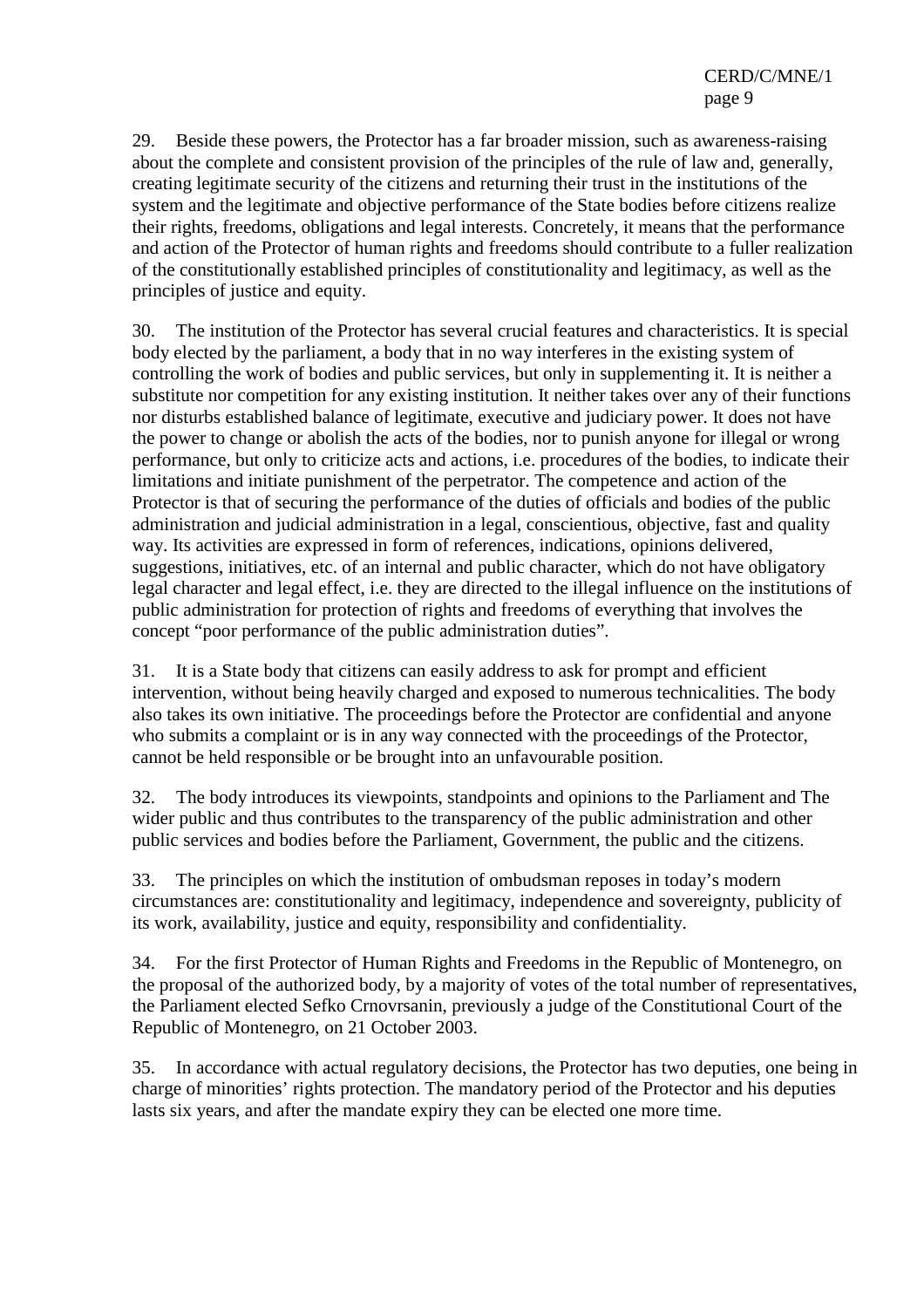#### **Article 3**

36. The Republic of Montenegro condemns racial segregation and apartheid, which do not exist on the territory under the jurisdiction of the Republic. The practice and the policy of segregation and apartheid are strictly forbidden. Detailed information on positive standards, as well as the measures that responsible bodies take over in order to prevent and punish the acts of discrimination and segregation are included in relevant parts of this report.

#### **Article 4**

37. The Constitution of the Republic of Montenegro guarantees freedom of the press, of expression and of opinion. Distribution of printed media and other types of media are forbidden should they incite racial, national and religious hatred.

38. Criminal law protection from discrimination and violence is provided by the judiciary of Montenegro, and under equal conditions for all citizens. Under the law of Montenegro, discrimination is forbidden under the Criminal Law, which was adopted in November 2003. It contains several provisions by which it is incriminated to disseminate the ideas based on racial superiority or hatred, as well as inciting racial discrimination and acts of violence motivated by racism. Chapter XV of the Criminal Code - Criminal Offences against Freedoms and Rights of Man and the Citizen - provides punishment for the following:

- Infringement of the right to free use of language and script (art. 158): a fine or imprisonment not exceeding one year is called for
- Infringement of equality of citizens (art. 159): imprisonment not exceeding three years. Should the act be committed by a person acting in an official capacity while performing his/her duties, s/he shall be sentenced to imprisonment of three months to five years
- Infringement of the right to expression of national or ethnic affiliation or culture (art. 160): a fine or imprisonment not exceeding one year is called for. Should the act be committed by a person acting in an official capacity during performance of his/her duties, that person shall be sentenced to imprisonment not exceeding three years
- Infringement of freedom of confession of religion and performance of religious rites (art. 161): a fine or imprisonment not exceeding two years is called for. An official who commits this act shall be sentenced to imprisonment not exceeding three years

39. Chapter XVII of the Criminal Code (Criminal Acts against Honour and Reputation, art. 199) provides punishment by a fine in the amount of 3,000 to 10,000 euros for anyone who publicly exposes a nation, national or ethnic group living in Montenegro to mockery. Chapter XXIX of the Criminal Code (Criminal Acts against the Constitution and Security of Montenegro, art. 360) provides imprisonment of 3 to 15 years for anyone who by force or threats of force attempts to change the constitutional regulation of Montenegro.

40. The legal framework for establishing and NGOs (non-governmental organizations) is extremely favourable. According to the ratings given by the international and national public, the Law on NGOs is among the most liberal in Europe. The Law makes possible to establish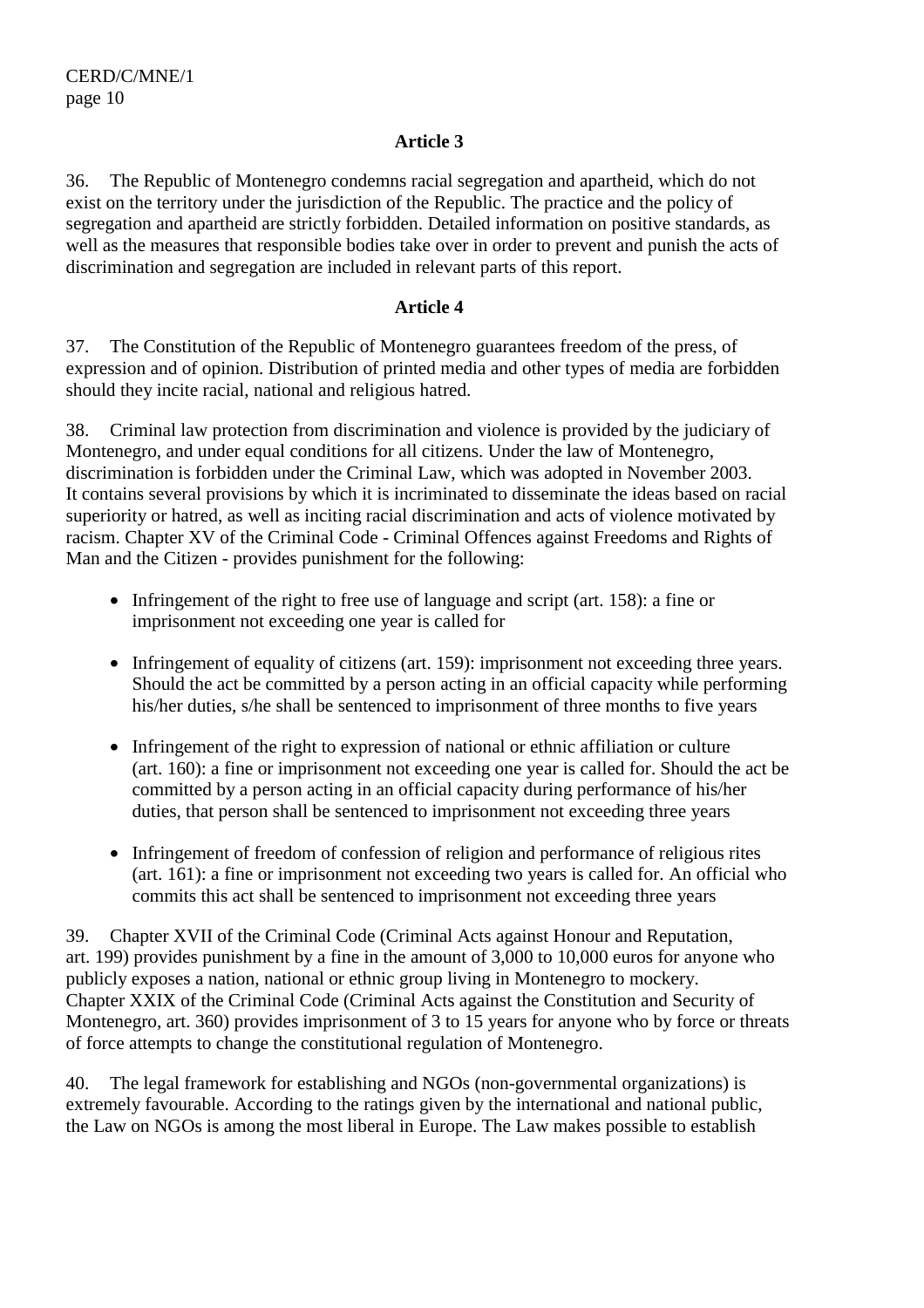two types of NGOs - associations and foundations, in an easy and short procedure. It is not possible to form organizations that instigate racial, religious or national hatred or animosity. The Ministry of Justice, in its practice, refuses to register those associations whose statutes contain discriminatory provisions related to minorities.

41. According to the Constitution of the Republic of Montenegro, it is forbidden to politically organize in State bodies. Also, professional employees in the police, judges, judges in Constitutional Court and the State Prosecutor cannot be members of political parties.

42. It is forbidden for political, union and other organizations to support actions directed towards the violent destruction of the Constitutional order or the territorial integrity of Montenegro, violation of guaranteed rights and freedoms or instigation of national, racial, religious or other kind of hatred or animosity.

#### **Article 5**

43. Article 5 of the Law on Courts (*Official Gazette* of the Republic of Montenegro, No. 5/02) defines everyone's right to address a court in order to exercise his/her rights. All are equal before the courts.

44. According to the Law on General Administrative Procedure, the use of the language and alphabet of choice in the procedure is guaranteed. According to Article 15, the institution will conduct the procedure in a language defined by the Constitution as the official language in the Republic of Montenegro. Cyrillic and Latin alphabets are to be used equally. In municipalities where the majority or a significant part of the population belong to national and ethnic groups, their languages and alphabets are also in official use, in accordance with the Constitution and separate laws. Unless the procedure is not conducted on a language of a party i.e. other parties in the procedure who are Montenegrin citizens, translation/interpretation in their language shall be ensured, as well as translation of invitation letters or other written documents. The parties and others who are part of a procedure but are not Montenegrin citizens have the right to follow the procedure on their language through interpretation and the right to use their language.

45. Article 7, paragraph 2, of the Law on Criminal Proceedings (*Official Gazette* of the Republic of Montenegro, No. 71/03, 7/04 and 47/06) stipulates the official use of national languages and alphabets in places where a majority or a significant part of the population belong to national or ethnic groups. Article 8, paragraph 2, of the same Law defines the rights of parties, witnesses or other persons that participate in the procedure to use their languages. If the procedure is not conducted in a person's own language, the interpretation of the person's statements and of other persons` statements shall be ensured. Also the translation of the identification documents and other written evidence shall be provided. Article 10, paragraph 2, of this Law defines the obligation of a court to provide translation of written documents on a language of a national minority if the language is in official use in that court. Those persons may require written documents translated on a language used in a procedure.

46. Article 10 of the Law on Local Self-Governance (*Official Gazette* of the Republic of Montenegro, Nos. 45/91, 50/91, 16/95, 22/95, 23/96 and 42/03 of July 9, 2003) defines that a Municipality shall ensure conditions for protection and improving of minorities` rights, in accordance with the Constitution, international legal acts and a separate Law. Article 110 and the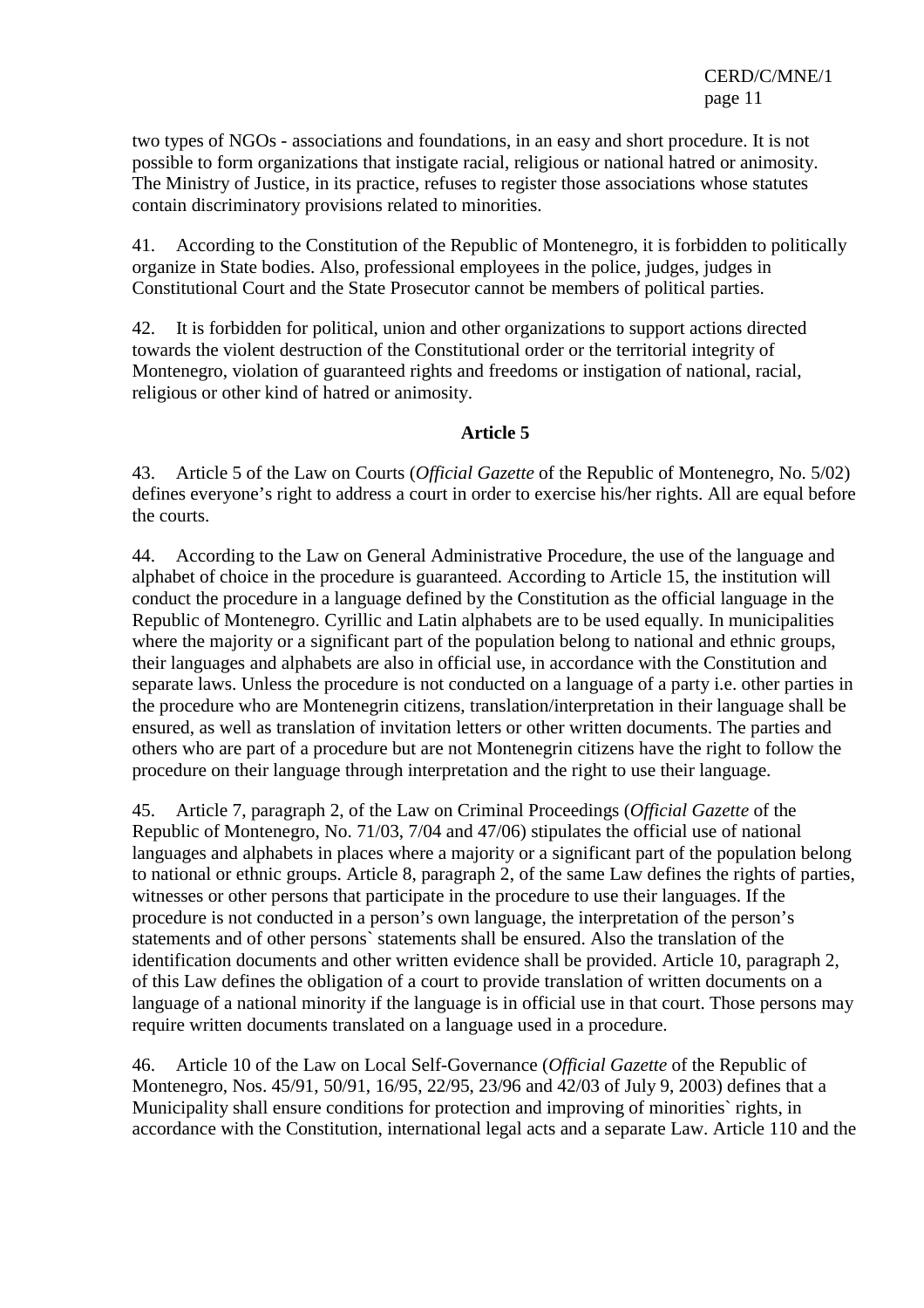sections "Plan and program for local population participation in public affairs", and "Local population participation in decision-making" (art. 9 of the Law) provide measures for ensuring the participation of national and ethnic groups in their languages in places where these groups form a majority or a significant part of the overall population.

47. Anybody who is legally in a territory of a certain State has the right to freedom of movement and free selection of domicile. Namely, the provision of article 28 of the Constitution lays down a guarantee of freedom of movement and domicile for a citizen and a limitation only if it is necessary to conduct a criminal proceeding, prevent diseases and defend the country.

48. Voting rights are defined by the Constitution and by the Law on Election of Councilors and Members of Parliament. The citizen of Montenegro age 18 has the right to vote and to be elected. Voting right is equal and general for all, and elections with free, direct and secret voting.

#### **Registration of residence and domicile and freedom of movement**

49. The existing Law on Registration of Residence and Domicile sets out the principles of the Universal Declaration on Human Rights, the International Covenant on Civil and Political Rights, Protocol IV of the European Convention on the Protection of Human Rights and Fundamental Freedoms and other acts that guarantee the right to freedom of movement and choice of residence. This Law as well as the Law on Movement and Residence of Foreigners and its implementation ensures freedoms and rights and does not allow any form of discrimination or racial discrimination. Citizens of Montenegro and citizens of Serbia have the freedom of movement and residence, with the obligation to register their residence with the relevant authority when moving to a place with the intention to live there permanently and then to unregister the residence eight days after this new registration. The procedure of registration and unregistration of the residence is simple. Citizens who reside away from their residence more than 30 days are obliged to register and unregister their residence. Residence has to be registered 24 hour after their arrival and unregistered immediately before departure. A business association or an entrepreneur that provides dwelling services is obliged to register and unregister the residence of people to whom they gave services, regardless of length of residence. Records on dwellings and residences are maintained by the Ministry of Internal Affairs and Public Administration and they are used by other institutions for the implementation of obligations defined by the Law and for exercising citizens' rights. The Proposal of the Law on Registry, Dwelling and Residence is drafted and it will create the obligation of maintaining these records electronically.

#### **Representation of national and ethnic groups in the Parliament of Montenegro**

50. In the Parliament of the Republic of Montenegro out of 81 members of the Parliament there are five Albanians (6.17 per cent), eight Bosniaks (9.88 per cent), two Croats (2.47 per cent) and one Muslim (1.23 per cent). Of the five Albanians, three are representatives of national parties and two won their mandate on the DPS-SDP list. Out of eight Bosniaks, two members belong to national parties and six won their mandate on the DPS-SDP list. Both members of Parliament who represent the Croatian national minority won their mandate on the DPS-SDP list, but according to the pre-election agreement one member of Parliament is from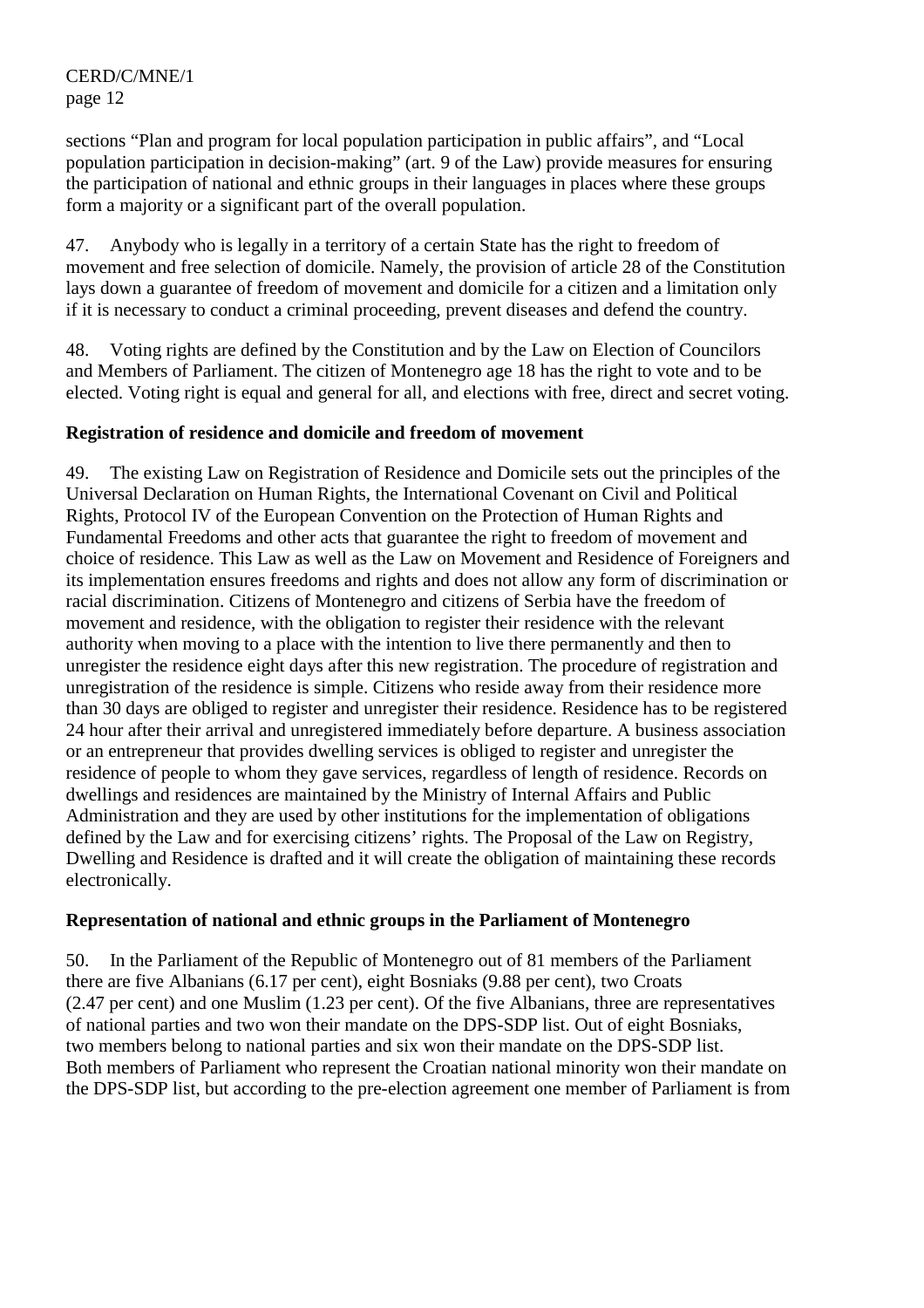the Croatian National Party. The MP who is a Muslim is the member of the civil party i.e. from the DPS-SDP list. It should be mentioned that the Vice Chairman of the Parliament is the representative of Bosniak minority.

51. The Law on Minorities` Rights and Freedoms (*Official Gazette* of the Republic of Montenegro, Nos. 31/06, 51/06 and 68/07) sets out areas important for preserving identity and providing equal opportunities for minorities and that are in line with intentions set out in the text of the Framework Convention and other international documents:

- Along with support for the elimination of any form of discrimination, the rights to express, preserve, develop, transmit and publicly express national, ethnic, cultural and religious identity are given
- The possibility to establish institutions, societies, associations, and NGOs in all forms of social life as well as the possibility to have these financed by the State
- The free choice and usage of one's personal and family name, as well as registering the names on the documents in their own language and alphabet
- Free and official use of one's language and alphabet
- Access to information and media, as well as to programme contents about minorities in public services
- Education in one's own language and alphabet and adequate representation of contents in teaching plans and programmes as well as principles of affirmative action
- Use of national symbols and the celebration of significant dates and personalities from their own tradition and history
- Free association with and establishing free contacts with compatriots outside of the Montenegrin borders
- Minorities' political participation within the Parliament of the Republic of Montenegro and local community assemblies
- Proportionate representation in public services of state and local authorities
- Protection mechanisms related to the vital interests of the life of minorities both on the state and local level
- Articulating their requests through the possibility of forming their national councils with special responsibilities
- Establishing a fund for national minorities in order to get material support from the State with the aim to preserve national specificities
- Protection of the above-mentioned rights through domestic and international legislation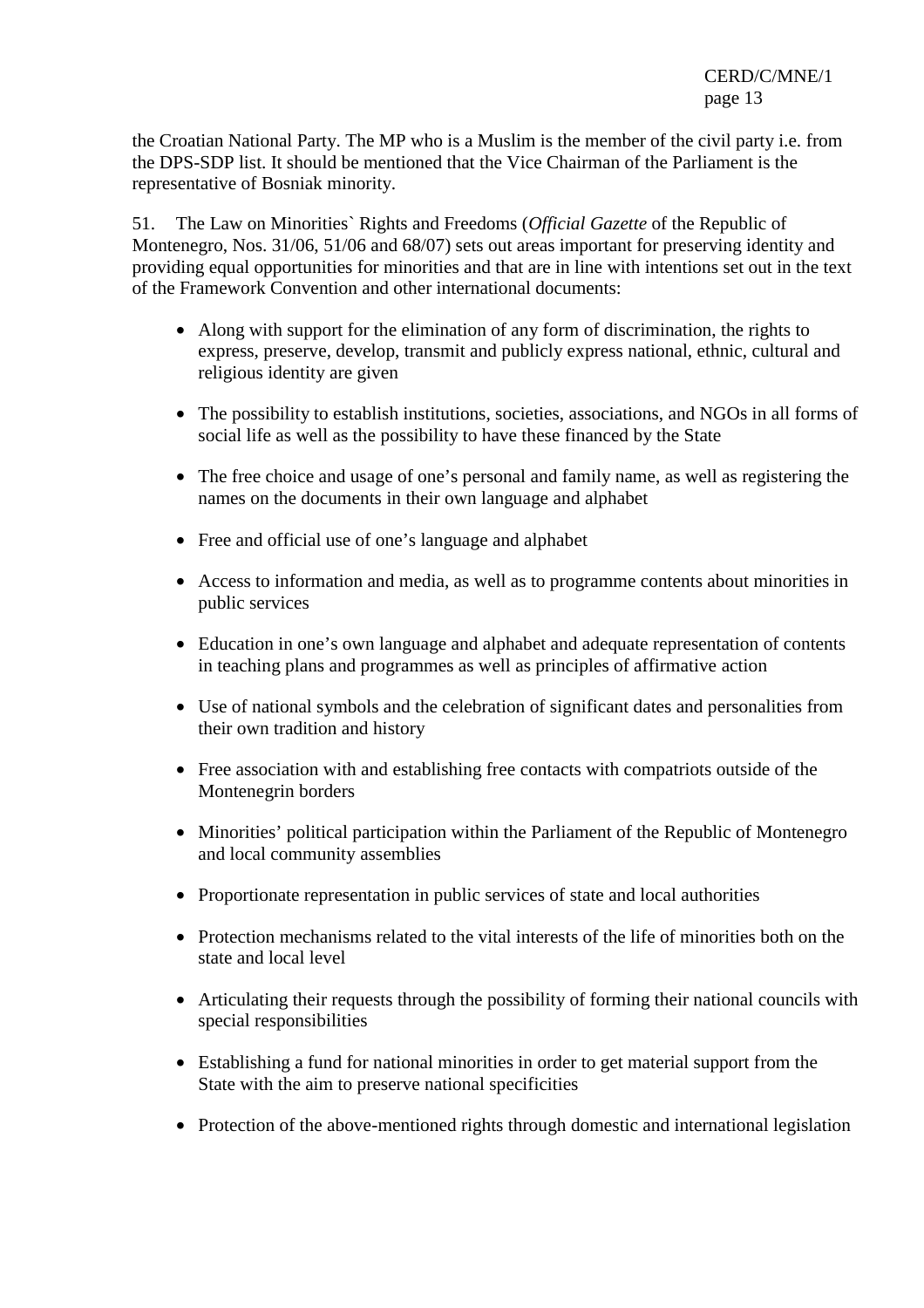#### **Data on refugees and internally displaced people in Montenegro**

52. According to official data, there are 26,521 internally displaced persons and refugees living in Montenegro. Out of that number, 31.9 per cent are people who are refugees from the Republic of Croatia and Bosnia and Herzegovina, while the remaining 68.1 per cent represents people from Kosovo and Metohija. This population represents 4.28 per cent of the overall Montenegrin population. In relation to the local population, internally displaced persons are relatively the same sized group in each three regions (northern, central and coastal), while refugees are more significantly present in the coastal part of the Republic. The number of displaced persons is somewhat lower in the North due to the economic situation and employability in this region. Among the displaced in Montenegro most are internally displaced persons from Kosovo (68 per cent); refuges from Bosnia and Herzegovina make up 23 per cent of the total, while 8.8 per cent are displaced persons with refugee status from Croatia.

53. The biggest number of internally displaced persons living in Montenegro were born in Kosovo (11,814 or 65.5 per cent). Then follow persons born in Montenegro - 3,763 or 20.9 per cent, out of whom 1,483 are internally displaced persons born in Montenegro after being displaced. Relatively large number of internally displaced persons are born outside the former Yugoslavia's borders (1,542) among whom 90 per cent are people of Montenegrin nationality originating from the territory of north-western Albania ( the area of Vraka and Skadar). There are 579 people, or 3.26 per cent, who were born in Serbia while somewhat less than 2 per cent, or 349 persons, were born in other former Yugoslav republics. Among internally displaced persons there are Montenegrin (32.2 per cent), Serbs (25 per cent), Roma and Egyptians (17.3 and 8.7 per cent), Muslims (10.2 per cent), Albanians (2.6 per cent), Bosniaks (1.8 per cent) and others (2.1 per cent).

54. From the first day of internal displacements until today, the number of refugees has significantly varied. Rivers of refugees coming to Montenegro were caused by war in Croatia and in Bosnia and Herzegovina. Today, almost 14 years after the first refugees, there are 8,474 refugees in Montenegro, out of whom, 5,269 came from Bosnia and Herzegovina, 1,817 from Croatia and 26 persons from Slovenia. An additional 1,083 refugees were born in Montenegro, out of whom 496 (or 5.9 per cent) after the displacement. Most of the refugees in Montenegro are Serbs (79.8 per cent) and Montenegrins (8.6 per cent), Muslim (3.1 per cent), and Croats (also 3.1 per cent), while 0.6 per cent are Bosniaks, 1.8 per cent others, while the remaining 2.9 per cent do not give an identity.

#### **Foreign citizens**

55. Status issues related to foreigners are arranged by:

 (a) The Law on Movement and Residence of Foreigners that was published in the *Official Gazette* of SFRY No. 53/80, 30/89, 26/90 and 53/91 and in the *Official Gazette* of FRY Nos. 24/94 and 28/96. This Law, which was adopted during the time of existence of the former Yugoslavia, is outdated and leaves an open door for forbidden activities and limits the control of migration flows. These reasons, apart from others, imposed reforms in policies related to these areas which led to overtaking activities in developing a new law. The proposal of the Law on Foreigners, which is now in the Parliamentary procedure, defines the following: entry and residence of foreigners on the territory of Montenegro; visas; residence of foreigners; illegal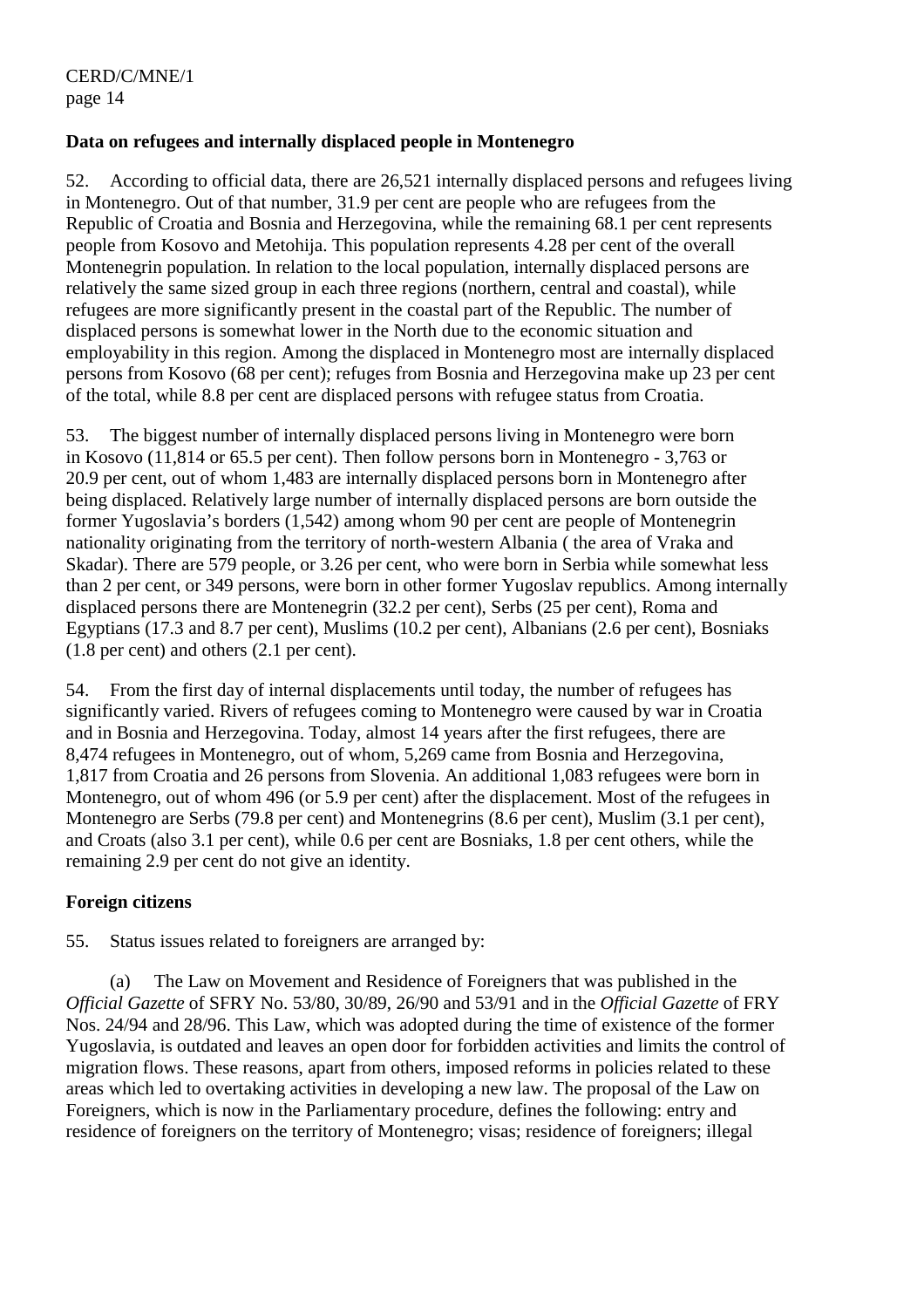dwelling; forced departure of foreigners; provisions on legalization of foreigners' residence; identification documents; foreigners` residence and dwelling; movement of foreigners in uniform; surveillance; records` keeping and sanctions for violations defined by Law. For the first time in Montenegrin legislation history, this Law defines visa and migration policy as well as mechanism for building institutional bodies, capacities and frameworks in the line with European standards;

 (b) Pursuant to the decision on Temporary Visa Regime (*Official Gazette* of the Republic of Montenegro, Nos. 46/06 and 34/07) and the Decision on Temporary Usage of Driving Licenses of Serbia and Montenegro (*Official Gazette* of the Republic of Montenegro, No. 46/06), citizens of the Republic of Serbia can entry to and reside in Montenegro under the same conditions as Montenegrin citizens. Citizens of Andorra, Australia, Israel, Iceland, Canada, the Republic of Korea, Liechtenstein, Monaco, Norway, New Zealand, San Marino, Singapore, the United States of America, the Swiss Confederation and representatives of Vatican can enter and reside in Montenegro 90 days and pass through the territory of Montenegro with a valid travel and driving licenses. Citizens of Austria, Belgium, Bulgaria, the Hellenic Republic, Denmark, R Estonia, Italy, R Ireland, Cyprus, Lithuania, Latvia, Luxembourg, Malta, R Hungary, Germany, R Poland, Portugal, Finland, France, the Netherlands, the Czech Republic, Spain, Sweden and the United Kingdom of Great Britain and Northern Ireland can enter and reside in Montenegro for 90 days and pass through the territory of Montenegro with valid travel and driving licenses. Citizens of Albania, the Russian Federation and t Ukraine can enter and reside in Montenegro, as tourists individually or in an organized group arrangement, with valid travel documents and driving licences without visas along with the issued tourist password. Citizens of Bosnia and Herzegovina, the Republic of Macedonia and Croatia can enter and reside in Montenegro for 90 days and pass through Montenegrin territory; with valid travel documents and with ID they can travel 30 days with the issued tourist pass. Holders of travel documents issued by the United Nations or its agencies can enter and reside in Montenegro without visa for 90 days, i.e. pass through Montenegrin territory. Members of the Sovereign Military Order for Hospitals of St. John from Jerusalem-Rhodes-Malta can enter and reside in Montenegro 90 days and pass through the territory of Montenegro with valid travel and driving licences. Holders of a special refugee document issued by a signatory State of the Convention on the Status of Refugees of 1951, travel documents and documents for stateless persons issued by a signatory State of the Convention on relating to the Status of Stateless Persons of 1954, and travel documents for foreigners with equivalent documents can entre and reside in Montenegro 90 days and pass through the territory of Montenegro, if the travel documents are introduced with a visa or with approval for residence. Based on concluded bilateral agreements on visa abolition for diplomatic and official passports, i.e. on condition of these citizens` travel, citizens of those States can enter, reside in and pass through Montenegro in accordance with the agreements. Citizens of Albania, the Russian Federation, Turkey and Ukraine who are allowed to reside in European Union member States and in other Schengen member States and the Swiss Confederation can pass through the territory of Montenegro for five days after arrival in Montenegro. Holders of a valid diplomatic, official and personal passport, accredited by the Diplomatic Protocol of the Ministry of Foreign Affairs of Serbia and Montenegro or whose passport contains a stamp of the former Ministry of Foreign Affairs of Serbia and Montenegro or a special ID can entry Montenegro without a visa. Visas issued by diplomatic or consular missions of Serbia and Montenegro are valid until the date of expiry;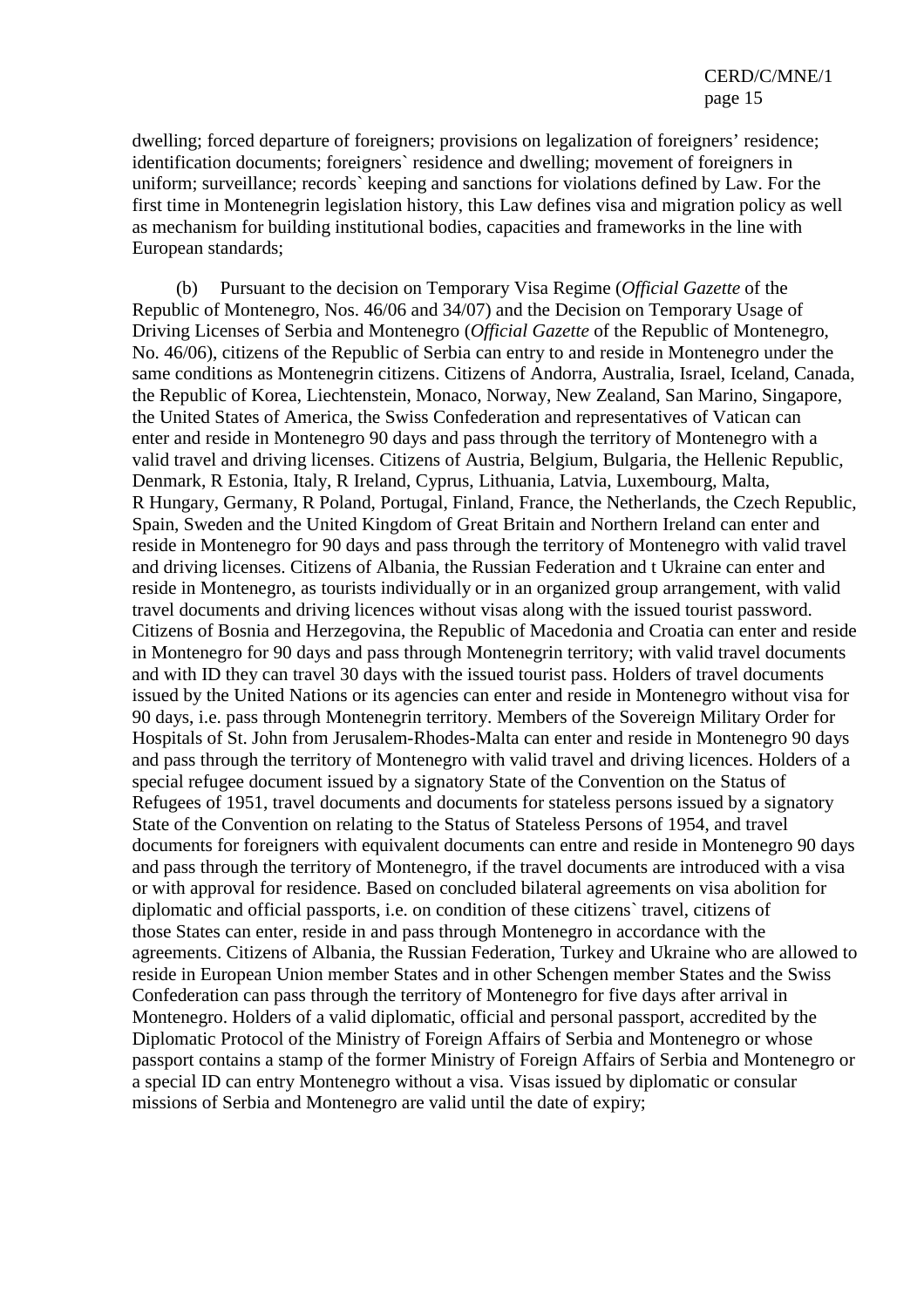(c) Guidelines for Conditions and Ways of Regulating Residence of Foreigners - Victims of Trafficking, issued by the Ministry of Internal Affairs, No. 01-011/05-48445 of 7 December 2005;

 (d) The Law on Employment and Work of Foreigners (*Official Gazette* of the Republic of Montenegro, No. 11/04): this Law defines conditions under which foreign citizens or stateless persons can be employed, i.e. conclude work contracts in Montenegro. The Government, in line with migration policy, the state and movement of the labour market, issues and annual number of work permits;

 (e) The Law on Weapons (*Official Gazette* of the Republic of Montenegro, No. 49/04) states that foreigners who permanently or temporarily reside in Montenegro for a period more than one year can purchase and carry weapons as well as perform business activities related to the trade and transport of weapons, under the same conditions as the citizens of Montenegro;

 (f) The Law on Non-Governmental Organizations (*Official Gazette* of the Republic of Montenegro, No. 27/99 and 30/02) states that foreign NGOs may act on the territory of Montenegro under conditions set out in this Law;

 (g) The Law on State Border Surveillance (*Official Gazette* of the Republic of Montenegro, No. 72/05).

56. Priorities for preventing illegal migration are ensured by adopting the Law on Police, Criminal Statute, the Law on Criminal Proceedings, the Law on Witness` Protection and the Law on State Prosecutor.

#### **Readmission and deportation**

57. In efforts to solve issues related to migration flows and prevention of irregular migrations, the Ministry of Internal Affairs and Public Administration directly implements the concluded bilateral agreements on readmission, along with protocols for their implementation, with 13 countries: Germany, Switzerland, Austria, Sweden, Italy, Slovakia, Hungary, Slovenia, Croatia, and Benelux States (Belgium, the Netherlands and Luxembourg) and Bulgaria. The concluded Agreements and Protocols are in line with the Recommendation about the Model of Bilateral Agreements on Readmission between EU Member States and a Third Country of November 30, 1994 and with the Recommendation about Principles on developing Protocols for the Implementation of the Agreement on Readmission of July 24, 1995. The activities and negotiations for conclusion of the 12 new bilateral agreements and protocols on readmission and protocols for their implementation (France, the United Kingdom, Portugal, Norway, Czech Republic, Bosnia and Herzegovina, Greece, Romania, Canada, Latvia, Lithuania and Ukraine) are ongoing. On 18 September 2007 the Republic of Montenegro and the European Union signed the Agreement on Readmission and Agreement on Visa Facilitation.

58. Acquirement and termination of Montenegrin citizenship is arranged by the Law on Montenegrin Citizenship (*Official Gazette* of the Republic of Montenegro, No. 41/99). A special inter-sector working group prepared the Proposal of the Law on Montenegrin Citizenship (a new law after regaining independence) and it completely respected principles of the European Convention on Citizenship, the Recommendation about Prevention and Reduce of Statelessness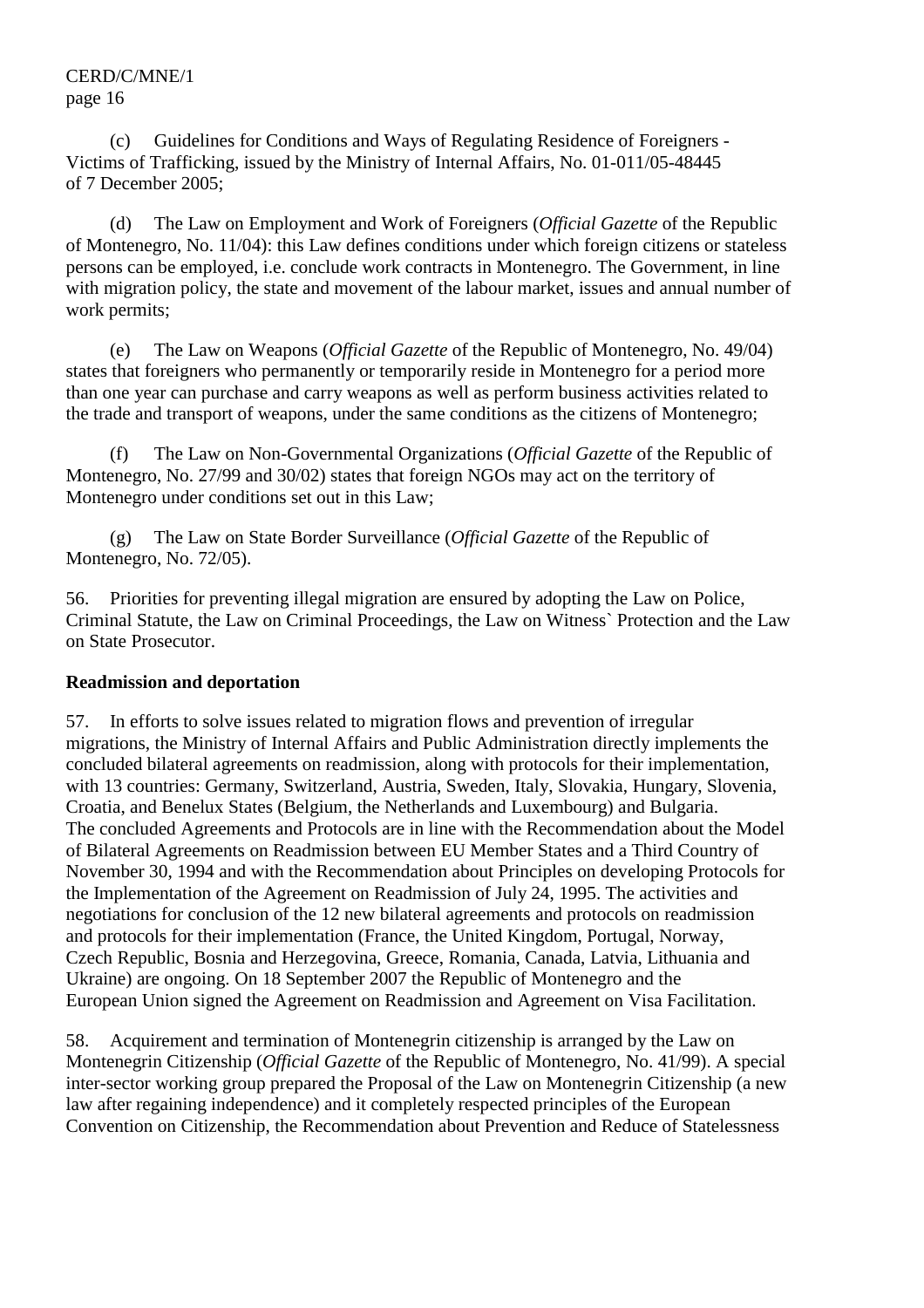by Council of Europe, the General Declaration on Human Rights, International Covenant on Civil and Political Rights, the Convention on the Elimination of All Forms of Discrimination against Women, the Convention on the Status of Stateless Persons, the Convention on the Reduction of Statelessness, the Convention on the Status of Refugees, including standards related to elimination of all forms of discrimination. The draft Law is in a parliamentary procedure.

59. The Law on Asylum (*Official Gazette* of the Republic of Montenegro, No. 45/06) that came in to force on 25 July 2006 and is being implemented from 25 January 2007) is generally in harmony with international standards, the Convention on the Status of Refugees along with the protocols, conventions and declarations on human rights, numerous recommendation by the Council of Europe Ministerial Committee and EU directives and resolutions. The Law on Asylum contains explicit provisions forbidding discrimination of any kind, especially racial, colour and gender discrimination.

#### **Right to freedom of opinion and expression/information**

60. Under the right to preserve group specificities, those who belong to national minorities are guaranteed the right to complete and impartial information in their own language, including the right to express, receive, send and exchange information and ideas, as well as the right to establish their own public information centres.

61. Freedom of expression and information are basic elements of the protection of true democracy principles and respect for human rights, guaranteed by international acts - the Universal Declaration of Human Rights, and the European Convention on the Protection of Human Rights and Fundamental Freedoms adopted by Council of Europe member States. These principles are contained in the Constitution of the Republic of Montenegro.

62. The Constitution of the Republic of Montenegro guarantees media freedom and other forms of public information. Citizens have the right to express and publish their opinions through public information services. Newspaper and public information are accessible to everyone, without approval or registering at the relevant body. The right to answer and the right to correct published incorrect data or information are guaranteed, as well as the right to indemnification of damage caused by publishing incorrect data or information (art. 36). Censorship of the press is forbidden as well as of other forms of public information (art. 36). Nobody can prohibit press and public access unless a court's decision determines that by this invited people to violently destroy the legal system, the territorial integrity of Montenegro, violate guaranteed freedoms and rights or to give rise to national, racial or religious hatred and animosity.

63. The process of building an essentially new system of public information in the Republic of Montenegro began with adoption of the Law on Public Information of 1993 with which the legal basis for defining this area was created, and which was in accordance with the achieved level of democratization and directed towards reaching European principles. The Law on Public Information from 1998 made a step further - when for the first time the area of broadcast was defined.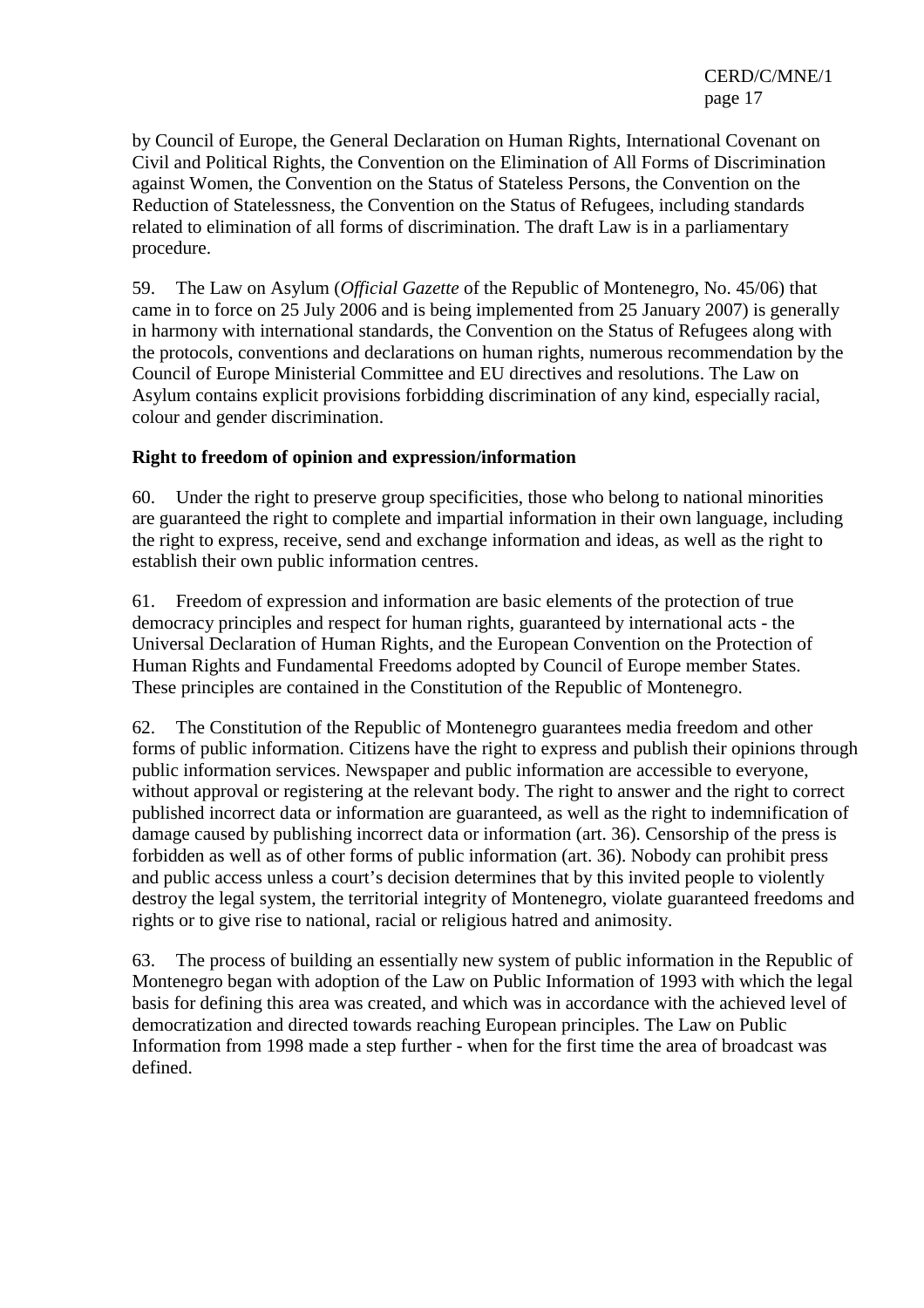64. Accepting the Charter on Freedom of the Media adopted in the Regional Stability Pact for South-Eastern Europe Round Table on 8 June 2000 in Solun, the State bodies of the Republic of Montenegro undertook the obligation to start reforms of media in line with international standards. Considering the role of media, especially electronic ones, in transition societies as an important mechanism of intensifying democratic processes in the Republic of Montenegro a dialogue among relevant State institutions, representatives of media community and nongovernment organizations in order to develop new regulations in media in line with European standards. A comprehensive goal of these reforms is to formulate and ensure everyday implementation of legal framework in accordance with article 10 of European Convention on Human Rights. A relevant State body has established an active cooperation with Council of Europe, the European Agency for Reconstruction, the European Media Institute and other international institutions that showed interest in this process in the Republic of Montenegro. To support media reforms in Montenegro, the Council of Europe and EAR adopted the Joint Initiative for Providing Assistance in August 2001 in order to implement activities which result was adoption of set of media laws: the Law on Media, the Law on Broadcasting and the Law on Broadcasting Systems of Radio and Television Montenegro. A basic starting point in the third media reform in the Republic of Montenegro has to be favouring citizens` rights rather than the media system itself, to help obviate any form of State-party monopoly in the media.

65. Under article 3 of the Law on Media (*Official Gazette* of the Republic of Montenegro, No. 51/02), the State shall provide a part of the financial resources needed to guarantee citizens` rights to be informed without discrimination as set out in the Constitution. In order to exercise these rights, the State shall direct resources for programmes in Albanian and other languages.

66. In July 2005, the Government of Montenegro submitted the draft Law on Free Access to Information to the Parliament of the Republic of Montenegro for adoption. The Law was adopted in November 2005.

67. A constitutional basis for adoption of the Law on Free Access to Information was resolutions of the General Assembly, article 19 of the Universal Declaration on Human Rights, article 10 of the European Convention on Protection of Human Rights and Fundamental Freedom, article 19 of the International Covenant on Civil and Political Rights and article 12, paragraph 1, of the Constitution of the Republic of Montenegro.

68. According to the records, there are 16 private press media in the Albanian language, one commercial radio station, two private TV stations and one press agency. Among the Radio Television Montenegro, Radio Bar and Radio Ulcinj programmes there are broadcasts in the Albanian language. By a decision of Parliament, the daily newspaper *Pobjeda* is also publishing the newspaper *Koha Javore*. It is in the Albanian language and partly financed by the State from the RM budget.

#### **Rights at work**

69. The obligation to respect non-discrimination is foreseen in article 15 of the Constitution of the Republic of Montenegro, with which it is stated that all the citizens shall be free and equal regardless of their specificities and features. This is based on the Constitution and Laws of the Republic of Montenegro and the social principles that each citizen shall have the right to work, to freely choose occupation and employment, to have humane conditions at work and protection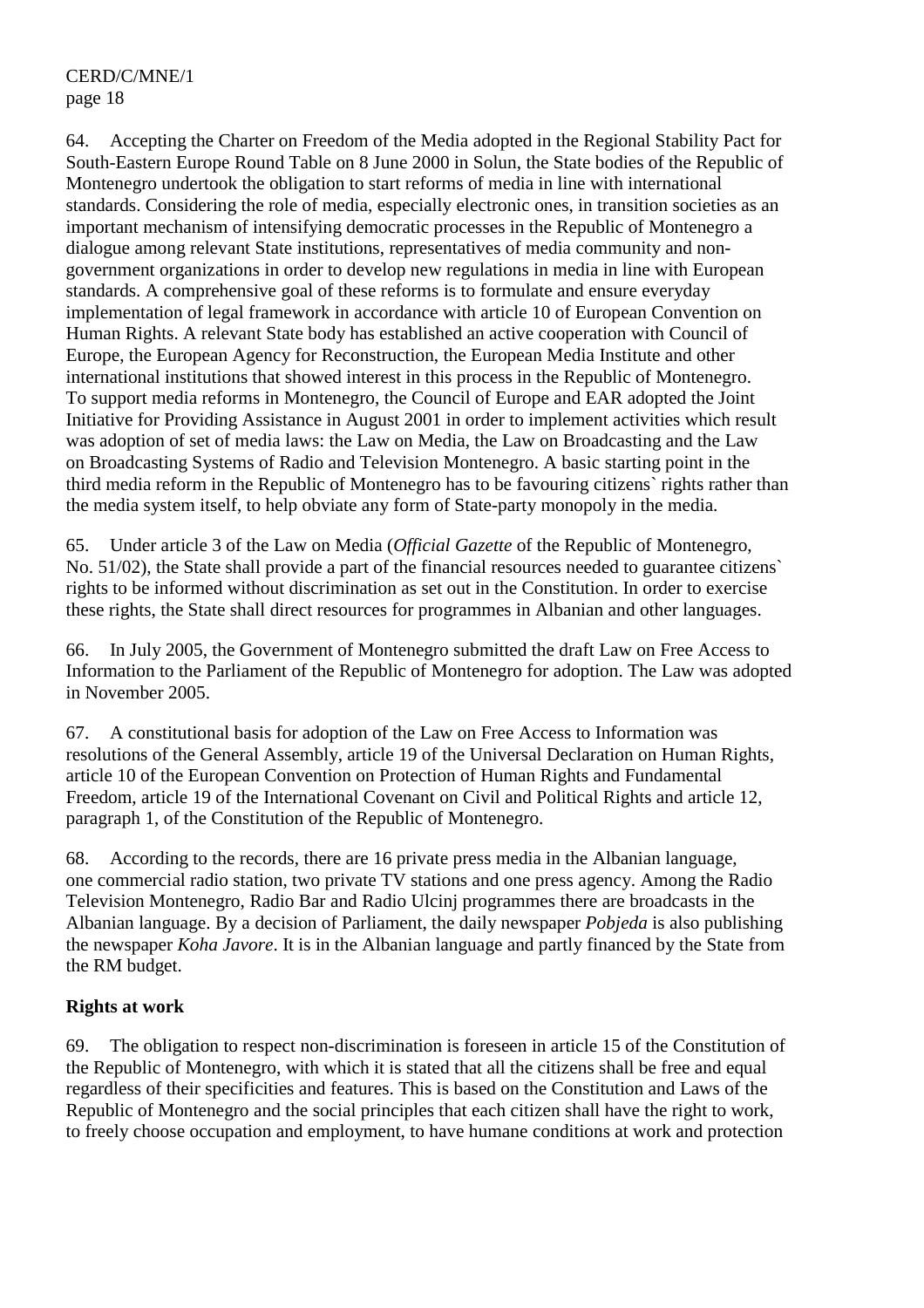during an unemployment period. The Law on Work states that all employees shall be equal regardless of national origin, race, gender, language, religion, political or any other belief, education, social origin or material state. An employer shall be obliged to respect the rights and equality of an employee as well as his/her privacy and dignity.

70. According to the provision in article 40 of the Constitution of the Republic of Montenegro, citizens are guaranteed the freedom to join union associations without approval, by registering at the relevant institution. The purpose of establishing union is rights protection and betterment of the professional and economic benefits of members. Union freedom and protection of their rights to associations and collective negotiations, as set out in the decrees on relations at works, respecting principles from the ILO Conventions (Convention on Freedom of Association and Protection of the Right to Organize, No. 87 and Convention on Workers` Rights to Organize and Bargain Collectively, No. 98).

71. As a protection from discrimination, the Constitution of the Republic of Montenegro, in its article 52, guarantees that everyone shall have the right to work, to freely choose occupation and employment, to have human conditions at work and protection during an unemployment period.

72. The rights of the unemployed are regulated in the Law on Employment adopted in Parliament of the Republic of Montenegro on 31 January 2002 and which was published in the *Official Gazette* of the Republic of Montenegro, No. 5 on 1 February 2002.

73. The provisions contained in this Law are based on international principles in the area of employment, which our country accepted by ratifying certain conventions and recommendations given by ILO, as well as by ratifying numerous provisions of the European Union. During development of the above-mentioned draft law, Convention No. 111 related to Discrimination in Employment and Occupation and Convention No. 122 on Employment Policy were highly appreciated. Article 3 of the Law anticipates that a person in search for employment shall be given equal access in exercising rights for employment regardless national belonging race, gender, language, religion, political or any other belief, education, social origin or material state.

74. This is based on the social principle in the Constitution and Laws of the Republic of Montenegro that each citizen shall have the right to work, to freely choose an occupation and employment. Rights and obligations at work and the means of exercising them are defined in the Law on Work. It states that employees shall be equal, regardless national origin, race, gender, language, religion, political or any other belief, education, social origin or material state. An employer shall be obliged to respect the rights and equality of an employee as well as his/her privacy and dignity.

75. At the beginning of 2005 the Government adopted the Action Plan in the regional project "Decade of Roma Inclusion: 2005-2015", which defined goals and tasks for the forthcoming 10-year period in the following areas: education, housing, health-care protection and employment of the Roma population in Montenegro.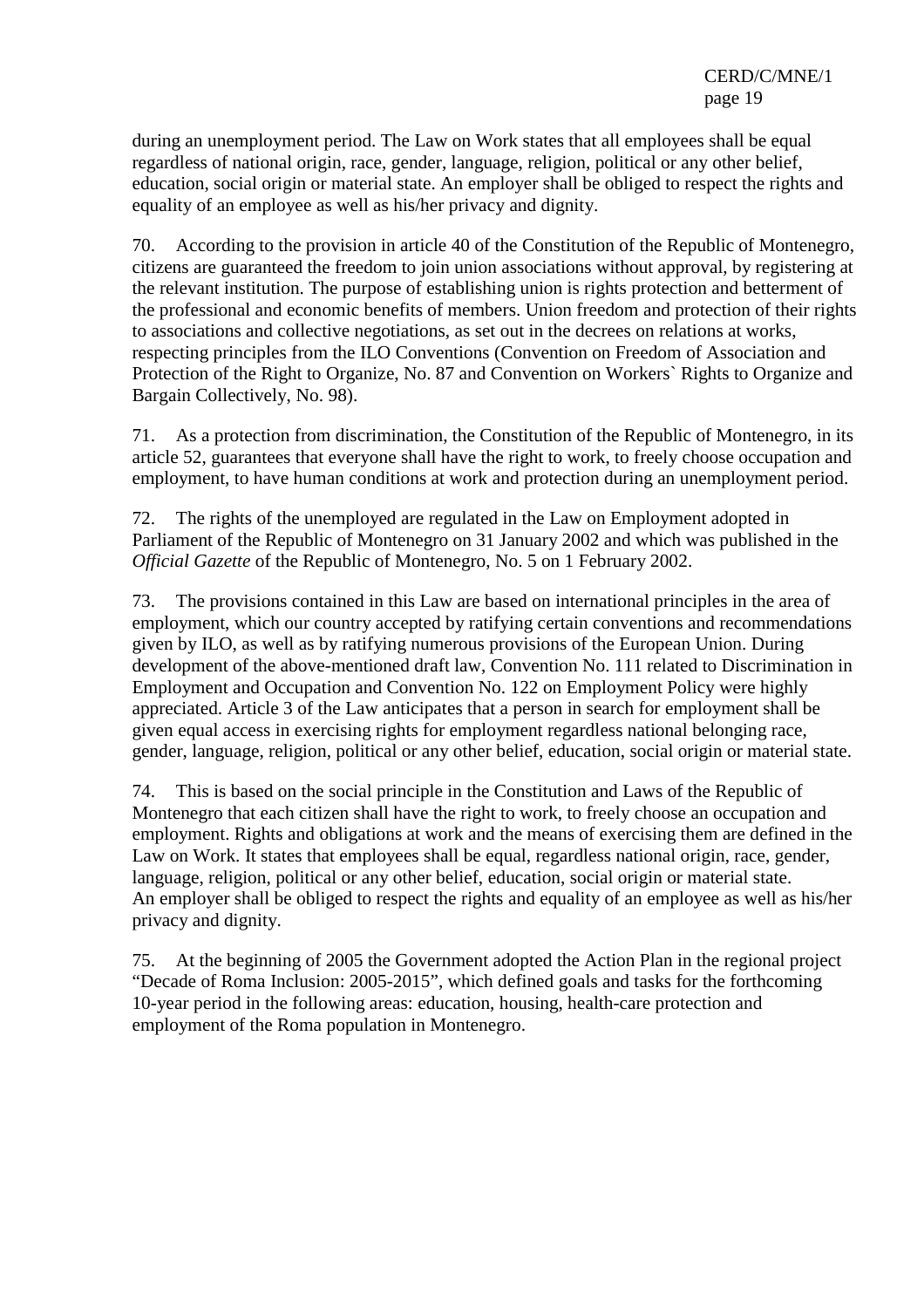76. As part of the programme "Active Employment Policy", the Employment Agency of the Republic of Montenegro has had numerous activities that cover persons belonging to the Roma, Ashkelia and Egyptians (RAE), and all related to the project "Decade of Roma Inclusion: 2005-2015". The Agency provides identification and registration of the RAE population so that they are included in special programmes that will be specially created for them. At the same time, at the four seminars held in May and June 2004, the Agency's advisers responsible for record keeping and mediation were familiarized with the project and were explained the significance of identification and separation based on national belonging criteria in the case of RAE population and the purpose of more efforts with the unemployed.

77. During 2005, through regular interviews with the unemployed, the interest of the RAE population related to inclusion in ongoing programmes and the programmes that would be prepared, was considered. Their interests were recorded in the applications in unemployed persons` personal files and other documents so that, later, when the programmes were created, it would be possible to find adequate persons easily and fast.

78. Roma people live mainly in social isolation, and information regarding changes in the labour market, programmes on employment and ongoing projects simply do not get to them. For all the planned activities, it is necessary to motivate the unemployed through the activities they find appealing enough, using channels of communication that will bring to them the information they need. Hence, methods and channels to inform and motivate other unemployed persons can be utilized (i.e. the TV show "Get yourself started", informative interviews that are mandatory for all the newly applied unemployed persons, informative-motivation seminars for the unemployed, newspaper advertising, notice boards in the Employment Agency and labour offices, etc.), as well as new methods and media adapted for the population for whom the information is intended (lectures in Roma settlements, billboards in visible places, leaflets, etc.).

79. When we speak about stimulating employment measures, one of the most efficient programmes the Agency implements is allocation of self-employment loans. The loans allocation to Roma nationals is rendered difficult by the lack of guarantees for reimbursement, such as real estate mortgages (which usually they do not have).

80. Training for the labour market, which is carried out as part of the preparation for employment programme, is mostly directed at individuals with, at a minimum, high school certificates. The education for some trade in demand in the labour market (for example, in the construction industry or providing personal services) can be organized for persons without a minimum education as well, but in that case the preparation is more complex and more expensive. The Agency has the infrastructure, programmes and human resources, as well as the legal obligation to work on the preparation for employment of all individuals on its rolls, but the funds for programme implementation often represent an obstacle. Social partnership is the principle that without which none of the activities aimed at enhancing Roma population employment could be organized. The "Decade" Action plan introduces various partners in all activities, both at the local and national level.

81. The majority of Roma people belong to the category of non-qualified and low-qualified labourers, who are the most frequent among the registered unemployed and they are the ones who wait the longest time for employment (for several years). As such, they fall into the category of hard-to-employ persons. According to the Agency's Work Doctrine, the persons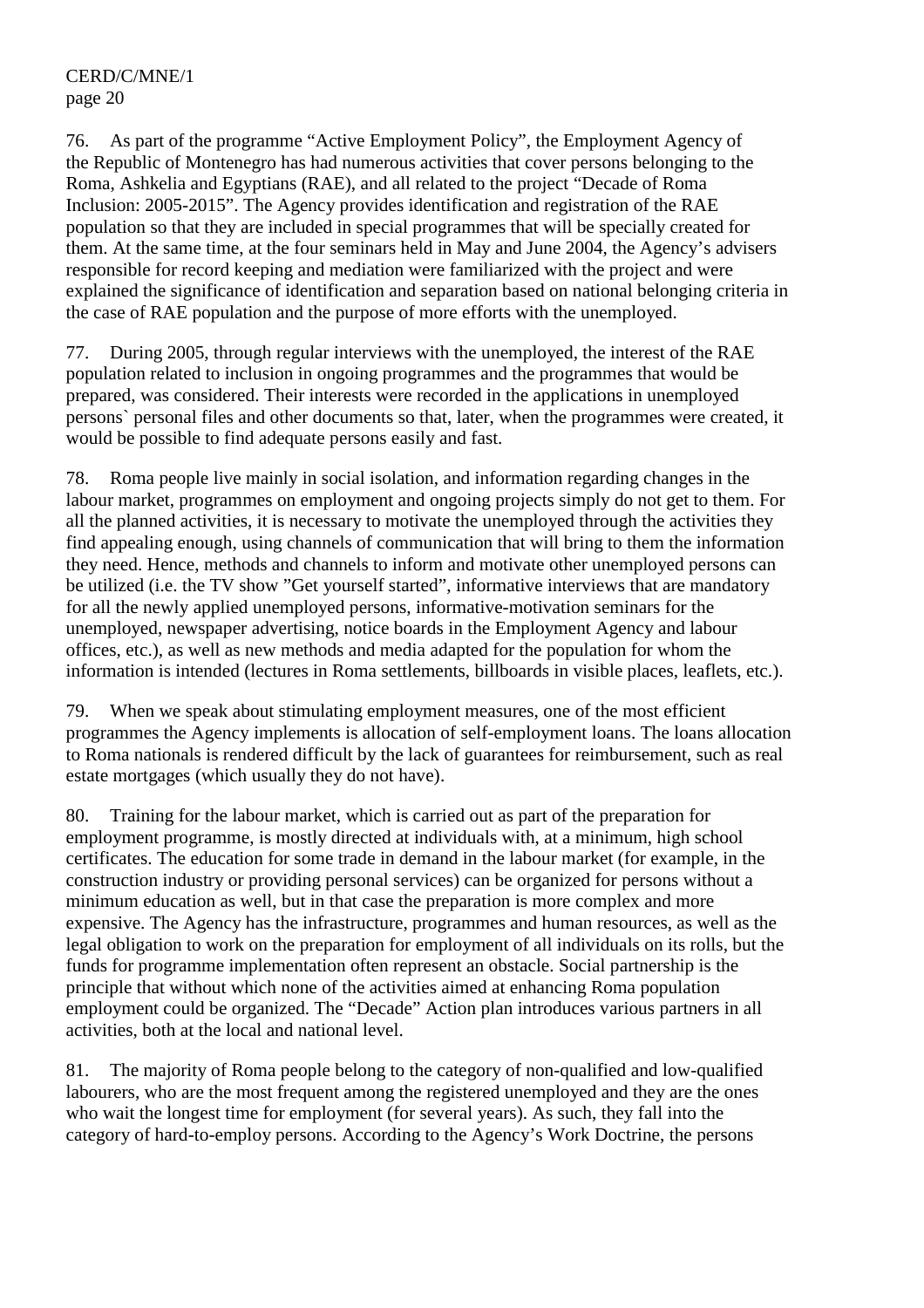falling into the category of harder and hard-to-employ have serious obstacles getting employment, hence no mediation is done until the problems are resolved. For resolving their problems it is necessary to draft a special long-term programme, whether at the Agency's offices or in the cooperation with other institutes. Programmes can be directed at resolving various problems: addiction, acquisition of the knowledge and skills one lacks, change of behaviour, personality features and attitudes that require a longer-term approach, etc.). In June 2004 a team was formed in the Agency with the goal of offering the organization project and work content for the category of hard-to-employ persons among the unemployed. Different work programmes with the Roma population (because they cannot all be put into the same group according to their degree of employability) will be integral part of the project. The draft of the project ought to define the following activities: identification of hard-to-employ persons who are on the list of the Agency (Roma will be especially focused on, due to the uniqueness of working with them and special programmes foreseen for them); establishing the organization and technology for professional treatment of these persons; education of coworkers (both in and out of the Agency) to work with these categories; drafting and implementation programmes for the professional treatment of these persons; support in preparing specialized agencies for work with hard-to-employ persons; defining legislative as the basis for working with these individuals; establishing partnership cooperation with relevant institutions; providing funds to finance the programme.

82. The discrimination phenomenon is often present in Roma employment. Research results show that discrimination is more common in the approach to employment than in the workplace. For that reason, in order to influence employability growth, it is also necessary to direct a significant part of activities at motivating employers to hire this population. It is necessary to foresee a set of various measures to stimulate the employers: public opinion surveys, round-table discussions, TV shows, newspaper articles, brochures and subventions for employing RAE (tax exemptions, etc.). In order to be able to implement the working methods foreseen, all the associates of the Agency who deal directly with consulting and providing guidelines to the unemployed, were obliged to go through intense training in the last four to five years. The programme's efficiency with the unemployed, according to the new concept, to a great extent relied on high awareness by expert workers and on their ability to direct their clients in a clear, careful and acceptable manner so they can adopt new knowledge and forms of behaviour, which could help them in resolving their problems - finding an appropriate employment. In that sense, during the training, the accent is placed on a change in the awareness of the unemployed, to realize the need for lifelong learning, acquiring social skills, raising motivation and making them capable for resolving problems. One of the basic principles adopted by the new Agency's doctrine, the principle of expert treatment of individual needs, stipulates that a more intense form of assistance is provided for persons who have been waiting to get a job and who have more trouble getting one. Long-term forms of assistance call for even longer and more expensive training of human resources intended to implement the programmes. The project of organizing work with hard-to-employ persons is implemented in phases and is being developed in several directions: developing ideas and putting new service-providing technology into practice, training the personnel for new work forms, methods and contents, providing space and technical equipment for applying new forms of work, providing legislative/normative and computer support for the implementation of new forms of work, etc.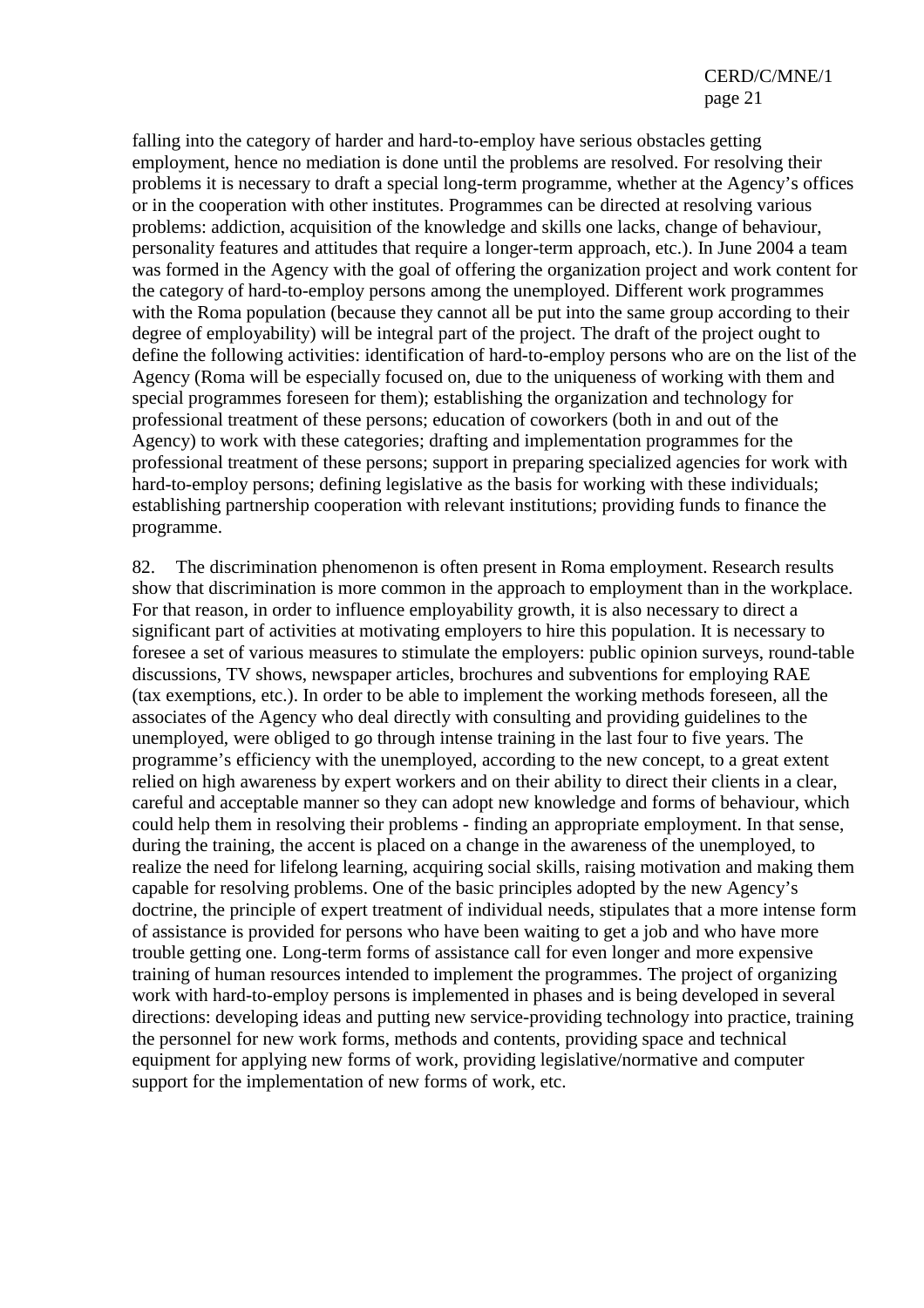## **Right to participate under equal conditions in cultural activities**

83. By the decree of the Government of the Republic of Montenegro, in 2001 the Centre for the Preservation and Development of the Culture of National and Ethnic Groups was established, as a nucleus of cultural activities for all national minorities in Montenegro.

84. Besides literary periodicals and radio/TV broadcasts in the Albanian language, for the purpose of further promotion of Albanian culture and art in Montenegro, the Ministry of Culture of the Republic of Montenegro has signed the Protocol on cooperation with the Ministry of Culture of the Republic of Albania, followed by protocols between respective institutions: the Academies of Science and Arts, universities and State archives. There are several nongovernmental organizations which are active in the field of culture of minority nationals.

85. The Government of the Republic of Montenegro, through the Ministry for Human and Minority Rights Protection, financially support the associations and organizations of minorities in Montenegro as well as the projects regarding preservation of their cultural heritage and identity. This financial aid is also offered in publishing activities of minorities' members as well as in the field of informing.

86. Ministry for Human and Minority Rights Protection organizes an event named "Cultural days of Montenegrin Minorities", during which the representatives of minorities express their achievements in fine arts, literature, music and folklore creativity. For the purpose of developing interethnic dialogue and understanding, the regular activity of the Ministry for Human and Minority Rights includes the organization of round tables and seminars, raising the level of information, involvement in the drafting of new education plans and programmes for different levels of education, cooperation with the neighbouring, so-called "mother countries", of the minorities in Montenegro, etc.

#### **Right to education**

87. The Constitution and the law provide for free and compulsory primary education for children from 7 to 15 years of age, regardless of their gender, race, religion or other particularities. There are 20 pre-primary institutions in Montenegro (in all municipalities except in Zabljak).

88. According to the Law on Higher Education, higher education is accessible to all persons. Article 7 guarantees that, in exercising the right to higher education, no discrimination is allowed on any grounds, such as sex, race, marital status, colour of skin, language, religion, political or other beliefs, national, ethnic or other origins, national community, material status, disability or similar grounds, position or circumstances.

89. Article 2 of the Law on General Education aims to provide the possibility for complete individual development regardless of sex, age, social and cultural background, national and religious affiliation or physical and psychological state; to develop the awareness and abilities needed for the maintenance and the improvement of human rights, a legal State, the natural and social environment, multi-ethnicity and diversity; to develop awareness affiliation to the Republic of Montenegro, its culture, tradition and history.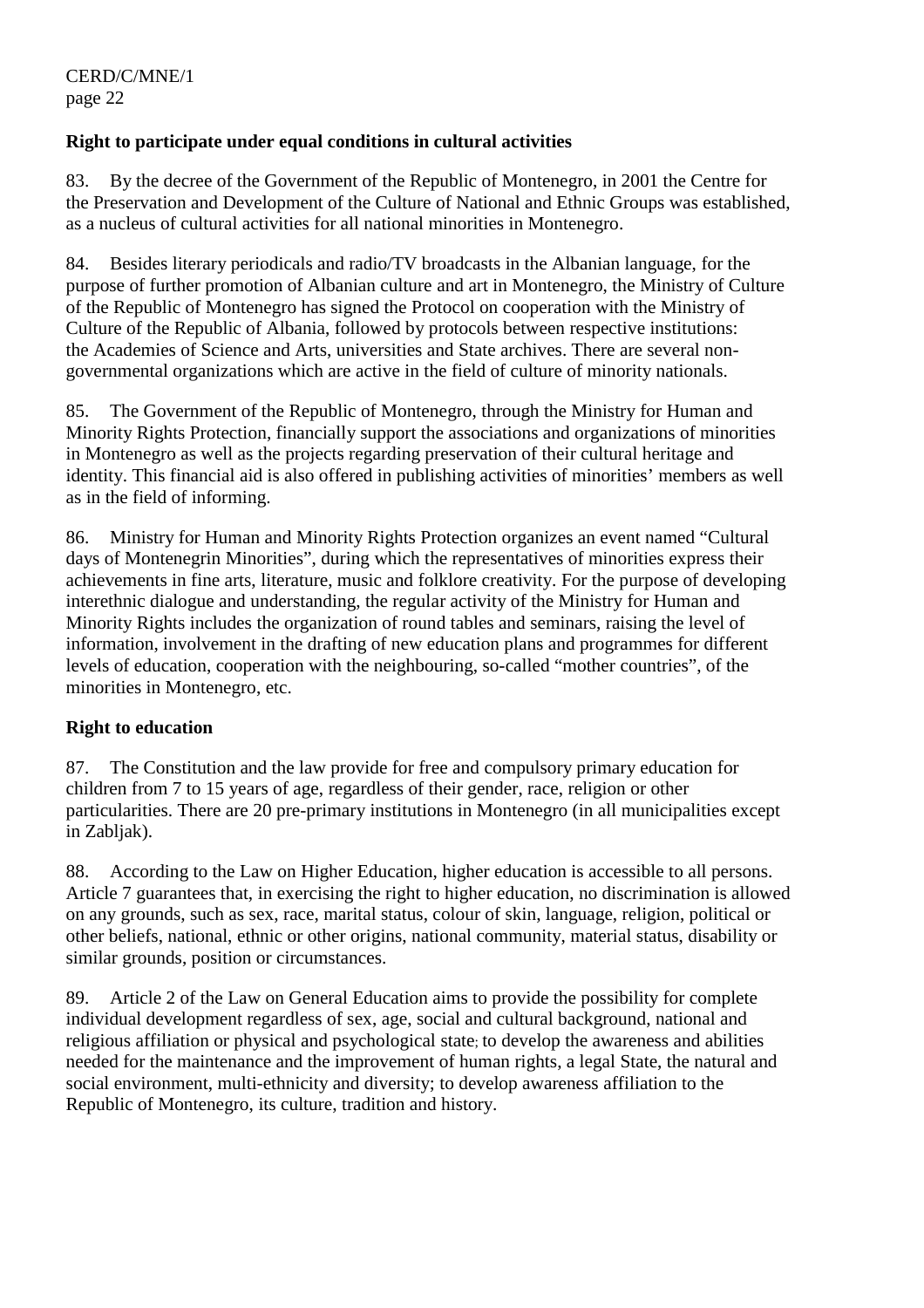- 90. According to the Law on Primary Education, article 2, the aims of primary education are:
	- Education for respect for national, historical and cultural values, as well as for recognizing the cultural and other characteristics of other nations
	- Education for mutual tolerance, respect for differences, cooperation with others, respect for human rights and fundamental freedoms, and along with that the development of the abilities for life within a democratic society
	- According to the Law on General Education, article 11, teaching in the institutions shall be accomplished in the language that is in official use in the Republic
	- In the municipalities within which the majority, or a significant part of population, is composed of the members of national and ethnic groups, teaching shall be accomplished in the language of those national or ethnic groups. If teaching is carried out in the language of national or ethnic groups, the language that is in official use shall be a compulsory subject
	- School must provide a student attending the lessons in non-mother tongue language with adequate help in learning the language in which the teaching is carried out
	- According to the Law on General Education, article 111 on cessation of employment, in addition to the conditions provided for by the Labour Law, the employment of a teacher who causes national or religious intolerance shall be terminated
	- According to the Law on General Education, article 136 on providing of funds, the Republic's budget shall provide funds for public institutions included in the network of institutions for the subvention of the textbooks of small circulation, as well as those for the education of national or ethnical groups
	- According to the Law on Vocational Education, article 39, students may have 32 lessons at most during one week, in line with the educational curriculum. As an exception to paragraph 1 of this article, in schools in which the teaching is carried out in the language of national or ethnic groups, students may have up to 34 lessons at most

91. The First Meeting of the National Forum for Education for All (EFA) organized by the Montenegrin Ministry of Education and Science of the Republic of Montenegro took place in September 2004. The participants were: members of the EFA National Forum; representatives of international associations and of UNICEF, FOSI ROM, EAR, the United Nations Development Programme, ERI SSE, Save the Children; representatives of the diplomatic corps in Montenegro (Greece, Germany, Italy, Russian Federation, United States of America, France, Slovenia), ministers of neighbouring countries and the region (Macedonia, Albania, Serbia, Bosnia and Herzegovina, Slovenia, Croatia, Bulgaria, Kosovo); UNMIK representatives; VET, PRSP, NGO representatives for Roma education; representatives of Montenegrin ministries and State institutions; media representatives. Goals of the project "Education for All" include**:** expanding and improving comprehensive early childhood care and education, especially for the most vulnerable and disadvantaged children**;** ensuring that by 2015 all children, particularly girls, children in difficult circumstances and those belonging to ethnic minorities, have access to and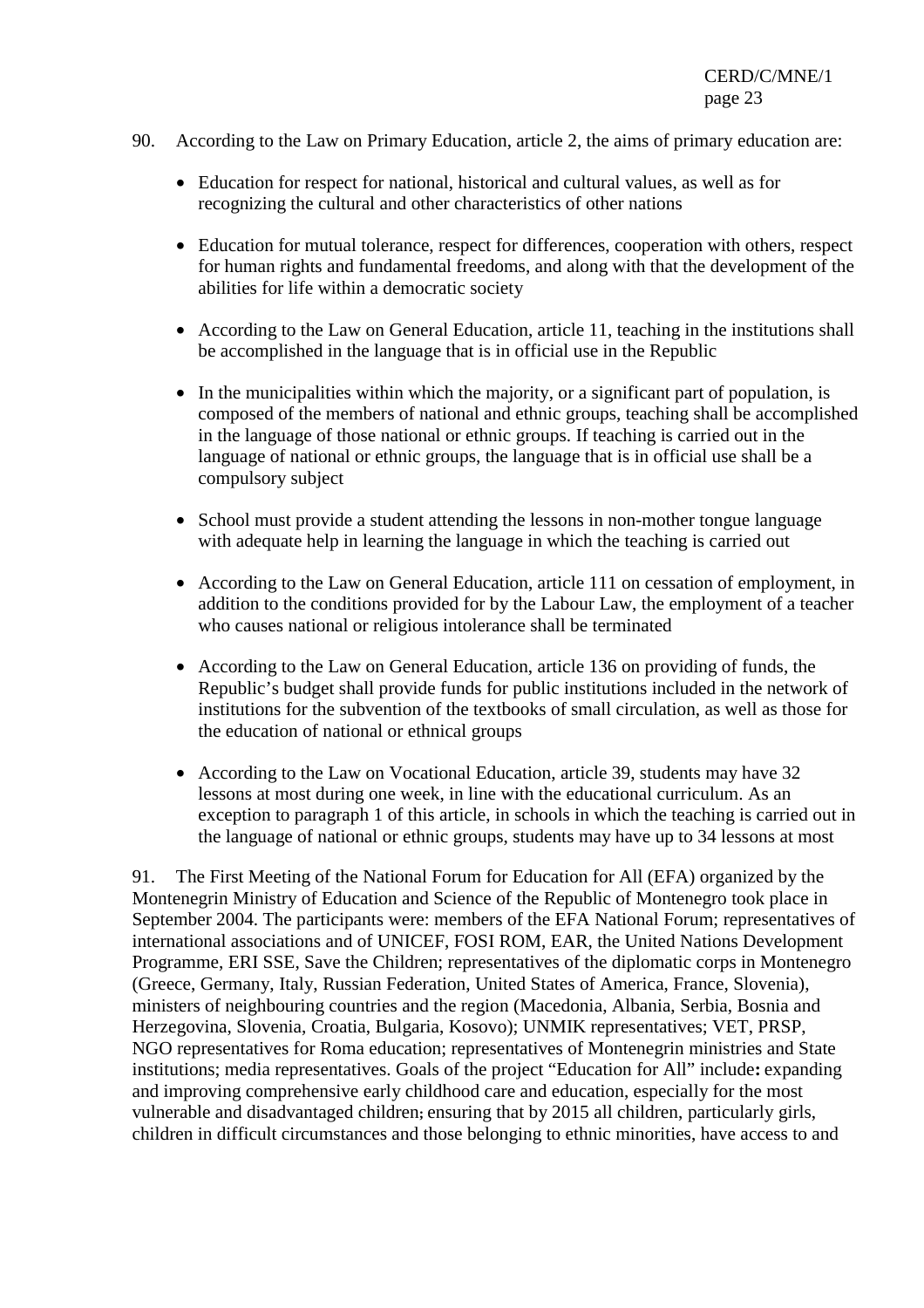complete free and compulsory primary education of good quality; ensuring that the learning needs of all young people and adults are met through equitable access to appropriate learning and life-skills programmes; achieving a 50 per cent improvement in levels of adult literacy by 2015, especially for women, and equitable access to basic and continuing education for adults; eliminating gender disparities in primary and secondary education by 2015, with a focus on ensuring girls' full and equal access to and achievement in basic education of good quality; improving all aspects of the quality of education and ensuring excellence of all so that recognized and measurable learning outcomes are achieved by all, especially in literacy, mathematics and essential life skills.

92. In those parts of Montenegro where a majority of the population is Albanian, there is the possibility for children and youth to attend schools in their own language; there are five primary schools teaching in the Albanian language, seven schools teaching in both Serbian and Albanian, and three secondary schools teaching in Albanian and Serbian. Official documents of these schools are written in both languages. Textbooks are being also provided in the Albanian language through the Institute for Textbooks Podgorica or by procurement from the Serbian Institute for Textbooks and Teaching Aid.

93. The coverage rate for children in elementary education is high, and represents 99 per cent of that group. When we speak about the coverage and education of children belonging to a marginalized group, primarily the Roma, according to published research and available data, it is certain that there are important problems in their education. First of all, this is due to their leaving regular education and elementary school in senior grades. The Ministry of Education and Science has carried out several activities in order to motivate Roma children to get an education and to complete their elementary education. The Ministry promoted the campaign in schools under the name "All of Us in School Together", with the goal being to collect used schoolbooks, clothes and footwear for Romani pupils Within the implementation of the project "Roma Education Initiative" in primary schools that consist of almost two thirds of the Roma population in Montenegro, Roma assistants have been engaged to assist building teaching capacities in communication with Roma children and their families in order for them to attend the curriculum and successfully continue their education. Special seminars on civil tolerance and particularities that affirm values of multi-ethnic living have been organized for teachers and other professional staff in schools where there are Roma children.

94. For children belonging to the Roma population there are no special classes (except in one school in the capital, Podgorica), nor teaching in the Romani language, but they are rather incorporated in the classes of regular schools, considering that each school is available to them as for all other children. The obvious thing is that the number of these children goes down in the senior grades. So if we have, for example, two classes in the first grade then in the second we have only one, the seventh or eighth grade is reached by only two or three pupils. The Ministry of Education and Science helped in financing the first Romani primer that was printed by a Roma NGO. The Government of the Republic of Montenegro adopted in 2004 the Action plan "Decade of Roma Inclusion: 2005-2015" that included the area of Roma education, as well as the National Action Plan for Children. The Roma population has been treated as a particularly vulnerable category in several areas, including education.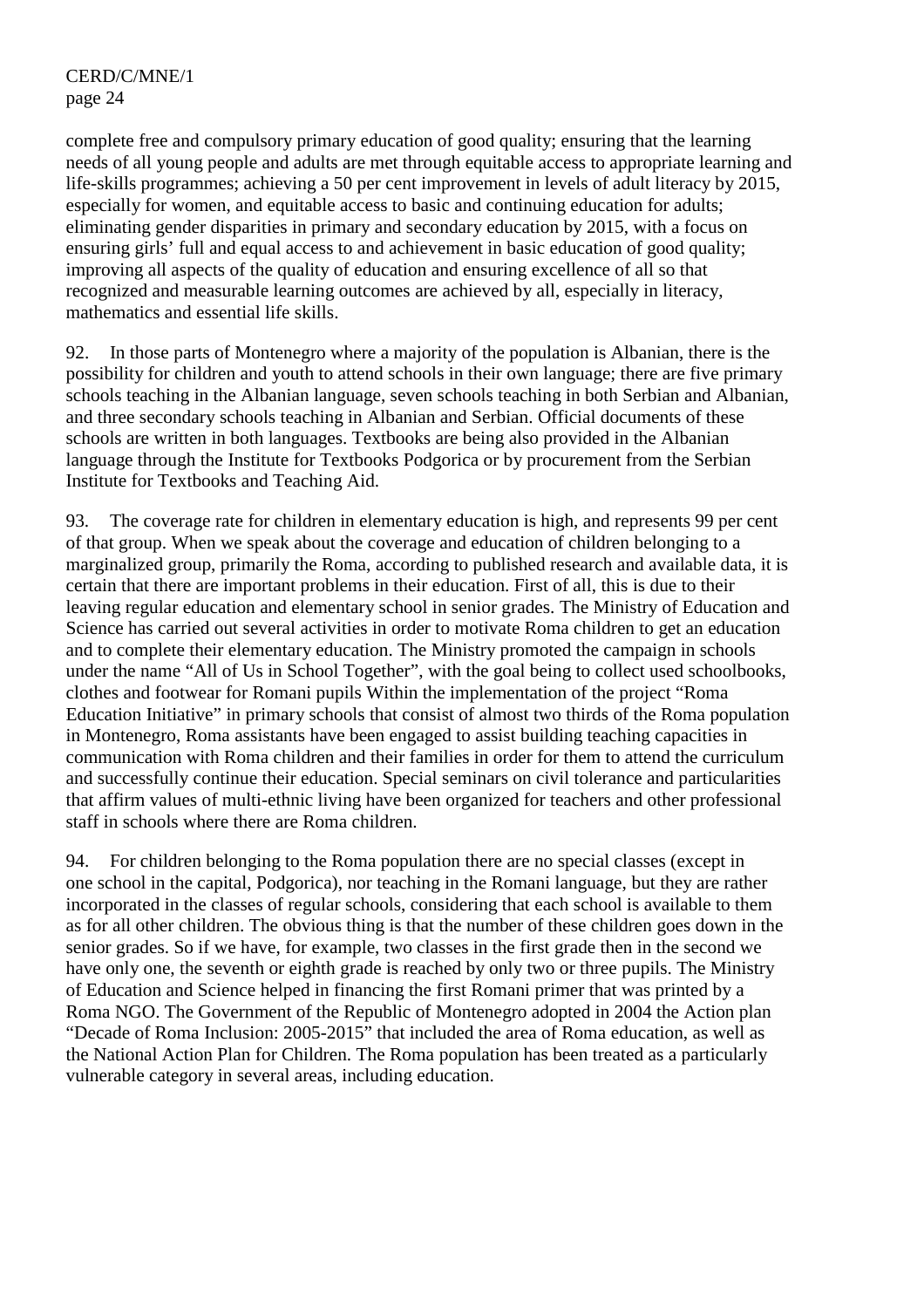95. Pre-primary education of minority groups is carried out in accordance with the global strategy of education in the Republic of Montenegro that includes the full integration of all children. The issue of attendants of pre-school institutions of minority groups is being resolved as a part of global policy. However, in defining infrastructure priorities to be presented to the international donor community, it had been planned to construct pre-school buildings in the territory where a significant part of the pre-school population is made up of children belonging to the Roma population.

96. For the school year 2006/07, the Ministry of Education and Science of the Republic of Montenegro provided the pupils of Roma nationality entering Grade one, with textbooks free of charge, as it was a practice in previous years, regardless if they attend classes according to the new or old Education Programme. The textbooks free of charge will be provided for all pupils of Roma nationality attending the classes in the primary school "Bozidar Vukovic Podgoricanin" in Podgorica, taking into account that this school is attended by approximately 50 per cent of the total Roma population being educated in the schools of Montenegro. In cooperation with the Roma NGO "Pocetak" (Beginning), the Ministry of Education and Science has collected the data on Roma pupils and will distribute textbooks to the school's libraries for those Roma pupils as well as for pupils in reformed classes whose parents receive social welfare.

97. All children who meet the requirements, regardless of their national or religious affiliation, have the right to enroll in secondary school under equal conditions. All enjoy the equal right to education and there are no discriminatory measures.

98. Albanian children are taught both in the Albanian and Serbian languages in the secondary schools in Tuzi, Plav and Ulcinj, and they are provided with appropriate textbooks and other literature.

99. There is no discrimination in the approach of the higher education; it is available to all individuals regardless of sex, national origin, religion and the socio-economic status of the family.

100. The Autonomous Study Programme for Teacher Training in the Albanian Language was established in Montenegro in October 2004, and has 45 enrolled students. These studies have been launched through the joint efforts of the Ministry for Human and Minority Rights Protection, the Ministry of Education and Science, the Municipality of Podgorica and the University of Montenegro.

101. Child refuges and/or displaced persons enjoy all rights to education in the same manner as resident children. The Government of Montenegro adopted the National Strategy for the Permanent Resolution of the Problem of Refugees and Displaced Persons in Montenegro, which include all essential issues regarding the position of that category of persons (more detailed data on position of refugees in Montenegro is given in the corresponding points of this report).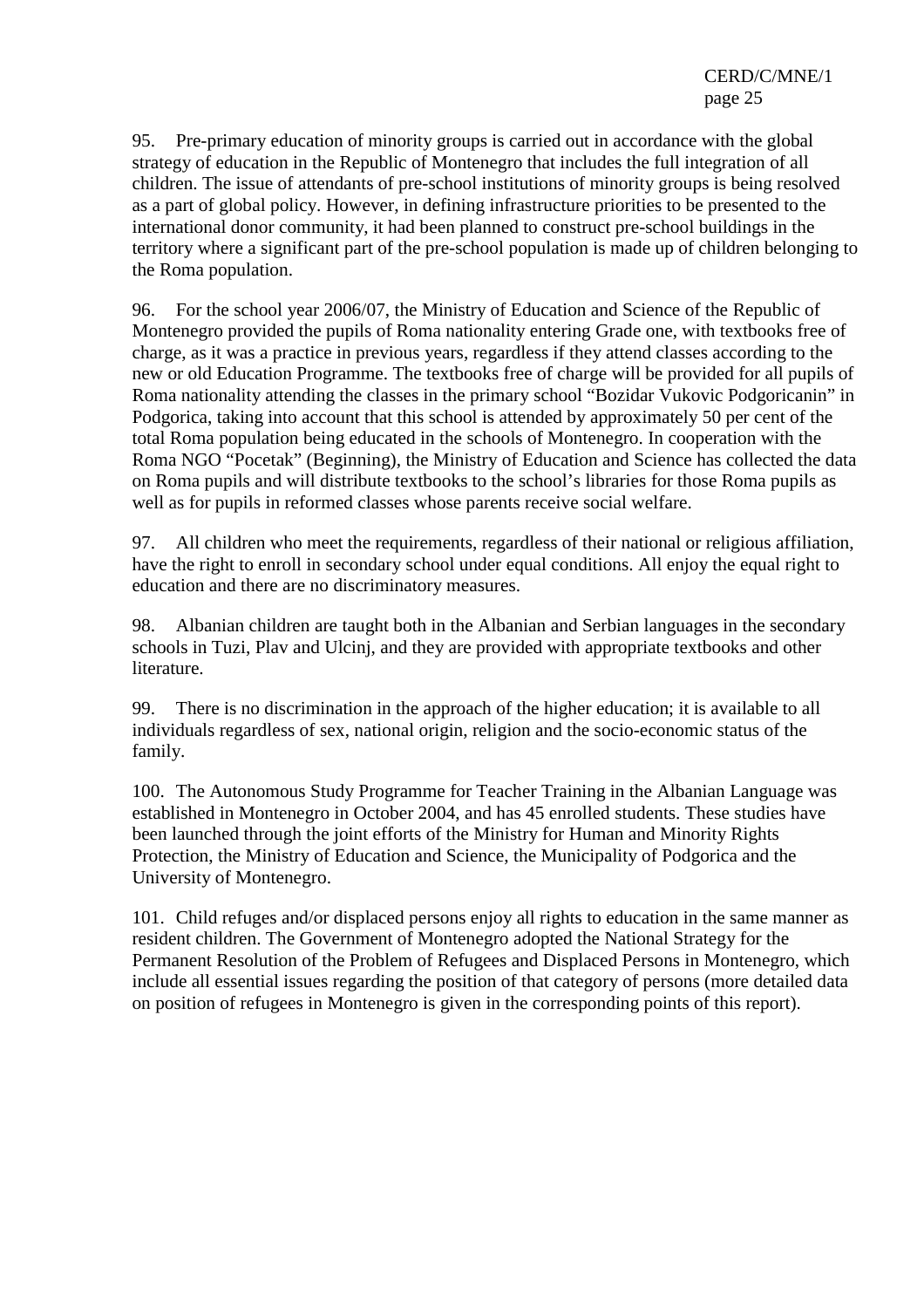#### **Religious freedom**

102. The right to freedom of religion, as one of the basic human rights, is regulated by international conventions, the Constitution of the Republic of Montenegro, the Law on the Legal Position of the Religious Communities and the Law on Celebration of Religious Holidays.

103. Freedom of opinion and public expression, freedom of belief, public or private profession of religion and freedom to express national affiliation, culture and the freedom to use one's own language and alphabet shall be guaranteed by article 34, paragraph 2 of the Constitution of the Republic of Montenegro. No person shall be obliged to declare his opinion, belief or national affiliation.

104. Montenegro is a multi-ethnic and multiconfessional State. The largest population is Orthodox (about 74.28 per cent), then Islamic (about 17.74 per cent), Catholics (about 3.54 per cent) and others.

105. Free expression of religious beliefs is granted by the legal decisions that allow believers to be absent from work during the major religious holidays. The Law on the Celebration of Religious Holidays anticipates the right to paid days off during the periods of religious holidays. Members of the Orthodox confession are allowed paid absence on the following days: the day before Christmas Day, Christmas Day (two days), Good Friday, Easter Day (the second day), and Patron Saint Day. Members of the Catholic faith are allowed paid absence on the following days: the day before Christmas Day (one day), Christmas (two days), Good Friday, Easter Day (the second day) and All Saints Day. Muslims are allowed paid absence on the following days: Ramadan Bajram (three days) and Curban Bajram (three days); Jews are allowed paid absence on the following days: Passover (two days) and Yom Kippur (two days). This law determines the responsibility for an offence that shall be fined when any responsible person in a firm, an institution, any other legal entity, State body or entrepreneur does not provide the paid absence for an employee during the period of religious holidays.

106. Pursuant to the Law on the Legal Status of Religious Communities, establishing religious institutions and organizations, i.e. religious communities is free, with the obligation of reporting its establishment or cessation to a relevant authority responsible for internal affairs at a municipal territory, where the newly founded or disestablished religious community's seat is. The Law explicitly forbids misuse of religious communities and their institutions as well as of religious activities, i.e. use of religious feelings for political purposes. Also, the Law forbids hindering or disturbing religious rituals and religious affairs, i.e. the expression of religious feelings. For disrespect of these provisions of the Law, as well as of others, punishment measures are anticipated. Given the guaranteed freedom of religion, it is forbidden to forcibly make somebody a member of a confession or to make somebody participate in rituals.

107. Persons placed in health and social-care institutions have the right to manifest her/his religion, within the limits of institutions' order. At their personal request, these persons may be visited by a clergyman to perform religious rituals.

108. Religious communities have the right to establish religious schools and dormitories at their own discretion, and there is no any obstacle to doing that. These schools are not in the national public education system.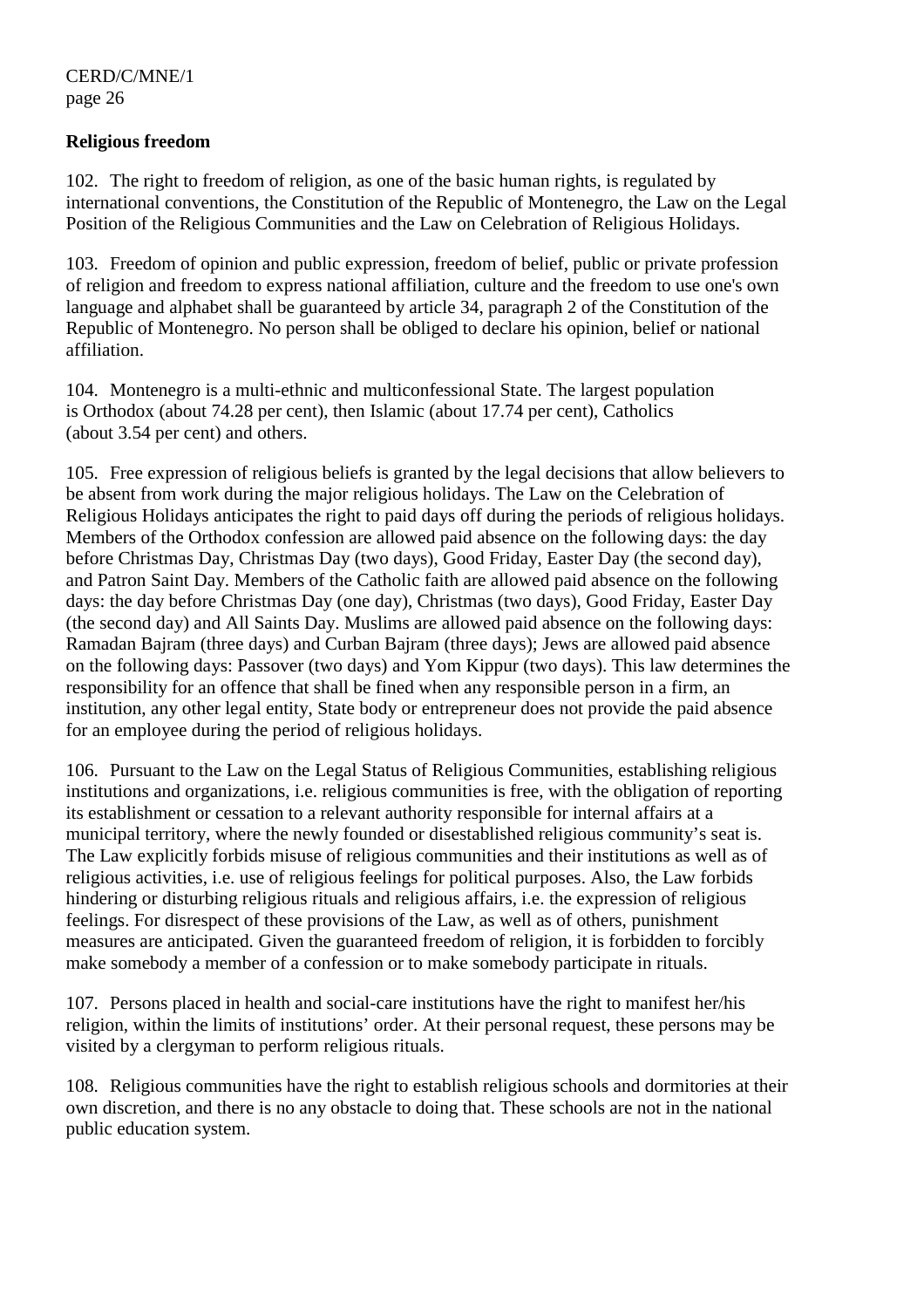109. Freedom of faith or belief in the Republic of Montenegro can be subject only to those limitations that are prescribed by the law that are requisite in a democratic society in the interest of public security, for the preservation of public peace, health and morals, or for the protection of rights and freedoms of others.

#### **Article 6**

110. On the occasion of the petition submitted to the Committee against Torture signed by 63 persons, all of Roma origin and nationals of the Federal Republic of Yugoslavia, i.e. the Republic of Montenegro, and due to the violation of several provisions of the Convention, because of the incident which occurred on 15 April 1995, the Committee rendered a decision on 21 November 2002 finding the Republic of Montenegro to be in violation of several provisions of the Conventions (arts. 12, 13 and 16, para. 1) and requested that authorities conduct a proper investigation into the incident, prosecute and punish those responsible, and provide redress to the victims.

111. According to the Committee's decision, the Government of the Republic of Montenegro informed the Committee against Torture of actions carried out with regard to the attitudes and recommendations stated in the decision (19 March 2003). The Government of Montenegro judged that the incident in Danilovgrad had no political background, taking into account that similar cases had not been registered in Montenegro, and that it had occurred partly as a consequence of bad living conditions, the political and safety situation at that time in Montenegro, due to the wartime environment and great political polarization. In order to implement the Committee's recommendations, the Government of the Republic of Montenegro concluded a settlement with the damaged party and paid the indemnification of damage in the amount of almost one million (985,474) euros.

112. In February 2001, the Government of the Republic of Montenegro institutionalized the position of the National Coordinator for the Fight against Trafficking in Human Beings. A strategy to fight human trafficking was adopted on 13 November 2003. Numerous legal reforms have been implemented in Montenegro in order to promote the legal framework for fighting against all forms of organized crime. By adopting the Law on State Prosecutor, Criminal Law and Criminal Procedure Act (December 2003) the reform of criminal legislation has been completed, whereby the trafficking of human beings is defined as a distinct criminal offence and the perpetrators of these offences shall be sentenced to a term between one and 10 years in prison. New legal institutions have been introduced: the Special Prosecutor for prevention of organized crime, witness protection, witness-collaborator, the special methods of collecting evidences, etc. A necessary stimulus for the further fight against human trafficking, better treatment of victims and witnesses and successful implementation of criminal procedure against offenders is elaborated in the Witness Protection Law adopted on 19 October 2004. The Law on Foreigners was adopted as well, whose provisions give foreigners who are the victims of human trafficking the possibility of privileged status, i.e. they are allowed to get a temporary or permanent residential permit in Montenegro. The office of the National Coordinator was responsible for activities leading to the opening of governmental asylum for the victims of human trafficking, which came into effect in February 2004.